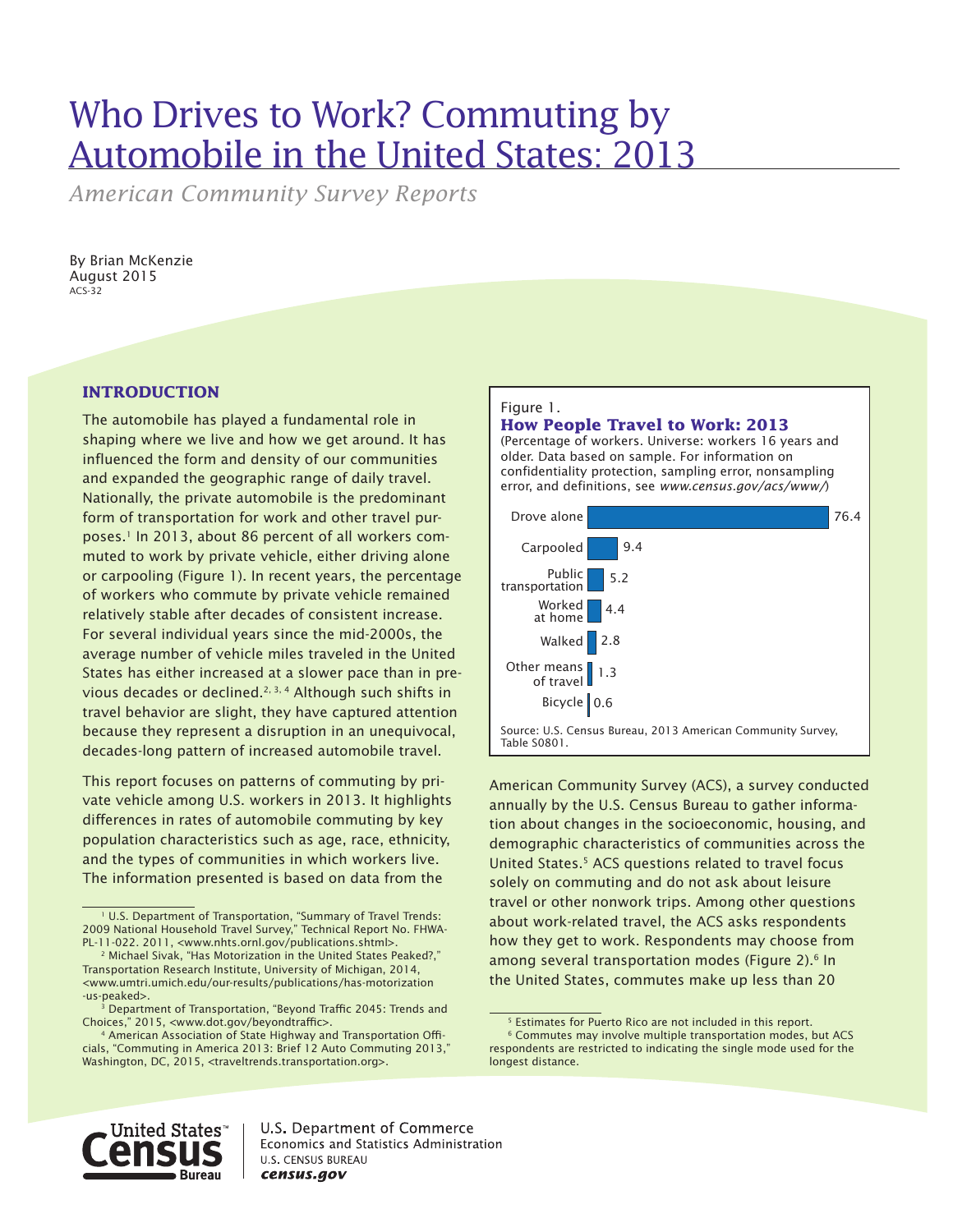

percent of all trips taken, but play an important role within the mix of daily travel by determining peak travel demand across transportation systems.7 This information is critical for tracking trends in travel behavior over time and informing transportation planning and policy decisions.

To explore recent changes in travel behavior, several 2013 estimates are compared to estimates from 2006, the earliest year of full ACS implementation.8 The analysis is limited to workers 16 years and older and employed during the ACS reference week. ACS commuting questions have served as the basis

for several U.S. Census Bureau reports, but this is the first of such reports to take a comparative look at patterns of commuting by private vehicle.<sup>9</sup>

### **REPORT HIGHLIGHTS**

- About 86 percent of U.S. workers commuted to work by automobile in 2013; 3 out of 4 commuters drove alone.
- At 76.6 percent of workers, driving alone to work peaked in 2010.
- The rate of carpooling has declined during each decade since 1980. About 9.0 percent of workers carpooled in 2013, down from 19.7 percent in 1980.
- At 78 percent, workers living in principal cities within metro areas had a lower rate of automobile commuting in 2013 than

# **Definitions**

*Private Vehicle* and Automobile are used interchangeably in this report to refer collectively to No ➔ *SKIP to question 36*  cars, trucks, or vans used for  $\begin{array}{|c|c|c|}\n\hline\n\text{commuting. This includes work-}\n\end{array}$  $\vert \vert$  ers who drive alone or carpool. *Private Vehicle* and *Automobile* 

> *Workers* are civilians and members of the Armed Forces, 16 years and older, who were at work the previous week. Persons on vacation or not at work the prior week are not included.

*Means of transportation* to work refers to the principal mode of travel that the worker usually used to get from home to work during the reference week. People who used different means of transportation on different days of the week were asked to specify the one they used most often. People who used more than one means of transportation to get to work each day were asked to report the one used for the longest distance during the work trip.

A *principal city* is designated as the largest city in each metropolitan or micropolitan statistical area. Additional cities qualify if certain population requirements are met. For more detailed definitions of these and other ACS terms, see the ACS subject definitions list at <www.census.gov/acs/www /data\_documentation /documentation\_main/>.

<sup>7</sup> American Association of State Highway and Transportation Officials, "Commuting in America 2013: Brief 12 Auto Commuting 2013," Washington, DC, 2015, <traveltrends .transportation.org>.

<sup>&</sup>lt;sup>8</sup> Data are based on a sample and are subject to sampling variability. Margins of error are presented for all estimates. A margin of error is a measure of an estimate's variability. The larger the margin of error in relation to the size of the estimates, the less reliable the estimate. When added to and subtracted from the estimate, the margin of error forms the 90 percent confidence interval.

<sup>9</sup> For more U.S. Census Bureau reports on specific commuting modes, see <www.census.gov/hhes/commuting/data /commuting.html>.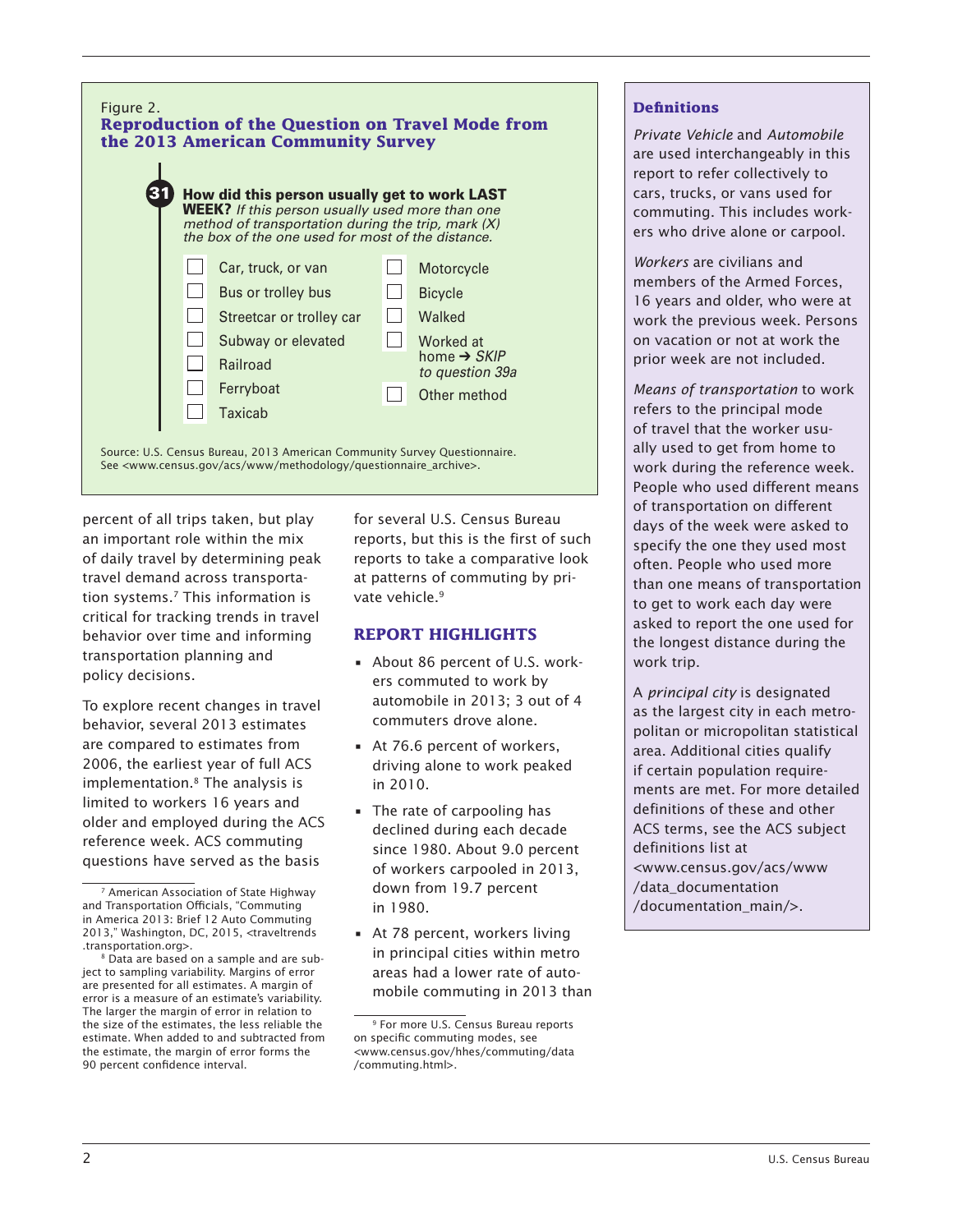#### Figure 3. **Commuting by Automobile: 1960 to 2013** (Percentage of workers. Universe: workers 16 years and older. Data based on sample. For information on confidentiality protection, sampling error, nonsampling error, and definitions, see *www.census.gov/acs/www/*) Sources: U.S. Census Bureau, 1960, 1970, 1980, 1990, 2000 Census; 2006, 2010, 2013 American Community Survey. Carpooled Drove alone Total automobile 2013 2010 ACS ACS 2006 ACS 2000 Census 1990 Census 1980 Census 1970 Census 1960 Census 64.0 86.5  $87.9$  86.7 84.1 77.7 86.3 85.8 73.2 64.4  $\frac{13.4}{9.7}$  12.2 10.7 9.7 9.4 19.7 75.7 76.0 76.4 76.6

their suburban or nonmetropolitan counterparts (89 percent and 91 percent, respectively).

- Urban workers aged 25 to 29 showed about a 4-percentage point decline in automobile commuting between 2006 and 2013.
- Workers aged 25 to 29 showed the largest increase in public transportation commuting between 2006 and 2013, from 5.5 percent to 7.1 percent.
- Hispanic workers showed the highest rate of carpooling in 2013 and the largest declines in carpooling between 2006 and 2013, from 18.6 percent to 14.7 percent.
- Among the workers with the highest earnings and no vehicle at home, the rate of bicycle commuting more than doubled

between 2006 and 2013, from 1.1 percent to 2.4 percent.

#### **NATIONAL TRENDS IN COMMUTING BY AUTOMOBILE**

Transportation networks, whether transit lines, sidewalks, or roads, have played an important role in guiding the design of our communities. The flexibility and speed afforded by automobile travel has contributed to an urban form vastly different from the dense hub-and-spoke patterns associated with streetcar-oriented development or the grid-like patterns associated with early walking-oriented cities.10 The automobile, among

other forces, facilitated decentralization of the workplace and greater physical separation of home from work.11 Many of the nation's now-mature automobile-oriented landscapes include residential and commercial spaces not easily accessible by other means, which has reinforced the automobile's predominance among travel modes.

Figure 3 shows the percentage of U.S. workers who commuted by private vehicle between 1960 and 2013. It differentiates between carpooling and driving alone beginning in 1980, the first year

<sup>&</sup>lt;sup>10</sup> Kenneth Jackson, "Crabgrass Frontier: The Suburbanization of the United States," New York: Oxford University Press, 1985.

<sup>&</sup>lt;sup>11</sup> Nathaniel Baum-Snow, "Changes in Transportation Infrastructure and Commuting Patterns in U.S. Metropolitan Areas, 1960– 2000," *American Economic Review Papers and Proceedings*, 100 (2): 378–382, 2010.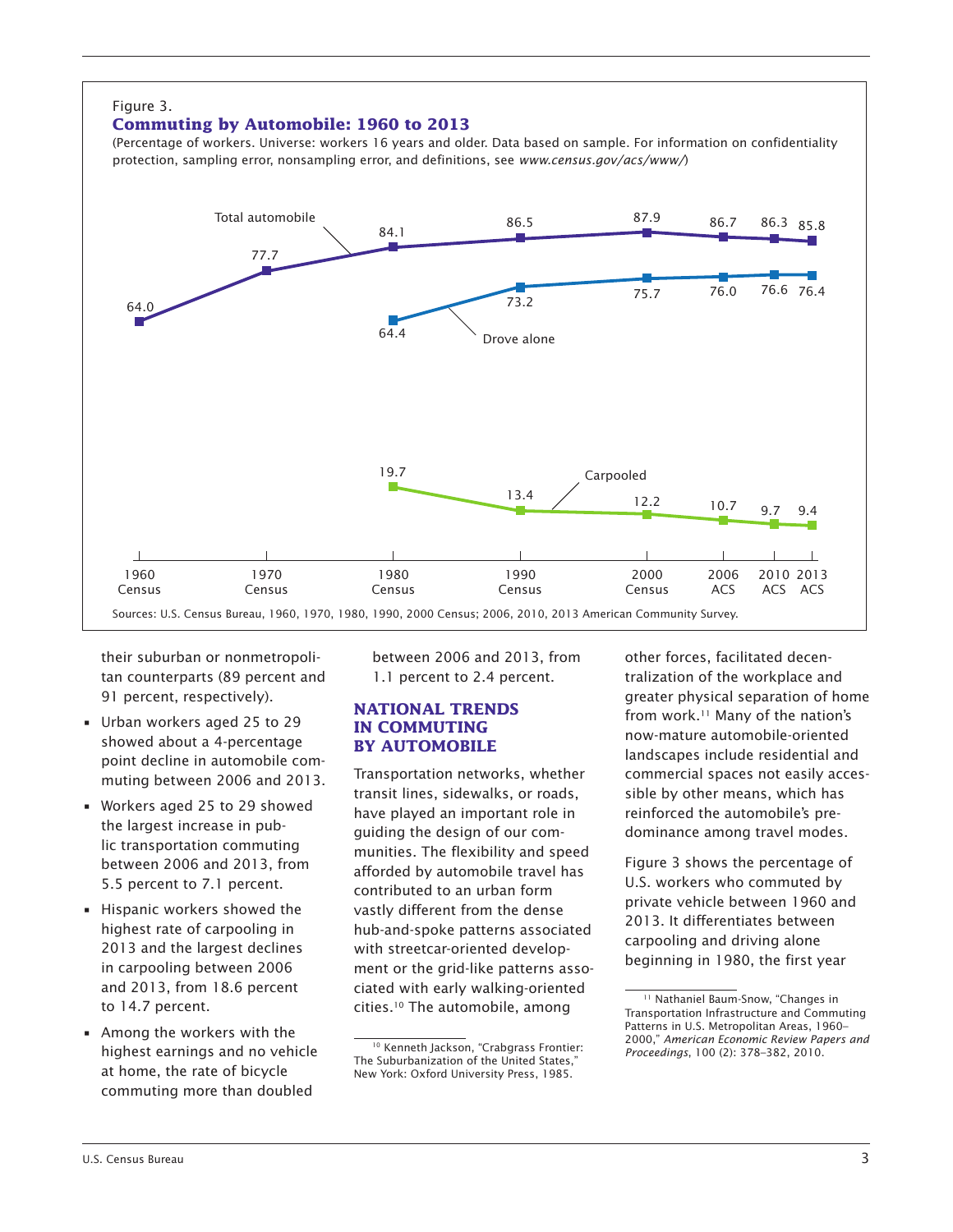this detailed information became available. Commuting by private vehicle continuously increased from 64.0 percent in 1960 to its peak at 87.9 percent in 2000. The largest gains occurred between 1960 and 1970, when the rate of automobile commuting increased by almost 14 percentage points. Between 2000 and 2013, the rate of automobile commuting declined from 87.9 percent to 85.8 percent. While information about carpooling has been available only since 1980, a clear trend of declining rates of carpooling is evident. Almost 20 percent of U.S. workers carpooled to work in 1980, but this number declined over the next 3 decades, reaching its lowest point in 2013, at 9.4 percent. Driving alone to work increased notably during the 1980s and 1990s, but the pace of increase slowed during the early 2000s. The peak rate of driving alone to work occurred in 2010, with 76.6 percent of all workers.

#### **TRENDS IN COMMUTING BY AUTOMOBILE ACROSS COMMUNITIES**

The interchange of people, goods, and services that provide the building blocks of regional economies often transcend municipal boundaries to encompass several contiguous communities. This is also true of transportation networks, such as roads and transit systems. For this reason, metropolitan statistical areas (referred to as metro areas in this report for brevity) and their components are often the most appropriate geographic units for assessing travel patterns. A metro area contains a core urban area population of 50,000 or more and consists of one or more counties.<sup>12</sup>

#### Figure 4.

# **Automobile Commuting by Type of Community**

(In percent. Universe: workers 16 years and older. Data based on sample. For information on confidentiality protection, sampling error, nonsampling error, and definitions, see *www.census.gov/acs/www/*)



They include counties containing core urban areas, as well as any adjacent counties that have a high degree of social and economic integration with urban cores. Large central cities within each metropolitan or micropolitan statistical area are designated "principal cities," a commonly used geographic unit within this report.

The automobile is the predominant commuting mode for all metro areas, even those with comparatively low rates of automobile travel.13 Some of the most striking community-level differences

in automobile commuting occur across different types of communities within the same metro area, such as central cities and their suburbs. Figure 4 compares rates of private vehicle commuting for workers who lived in principal cities within metro areas, workers who lived outside of principal cities within metro areas, and workers who lived outside of any metro area in 2006 and 2013.<sup>14,</sup> <sup>15</sup> At 78 percent, workers living in principal cities within a metro area had a lower rate of private vehicle

<sup>&</sup>lt;sup>12</sup> For more detailed information about the Office of Management and Budget standards for delineating metropolitan and micropolitan statistical areas, visit <www.census.gov /population/metro/>.

 $\frac{13}{13}$  For a list of rates of driving alone or carpooling for metropolitan statistical areas, see ACS Tables GCT0802 and GCT0803 in American FactFinder at <www.Factfinder2 .census.gov>.

<sup>&</sup>lt;sup>14</sup> Unless otherwise stated, metro area comparisons across years use each respective year's metro area definitions and boundaries. 15 Figure 4 and several other figures have

corresponding appendix tables, located at the end of this report, that include the numbers and margins of error associated with them.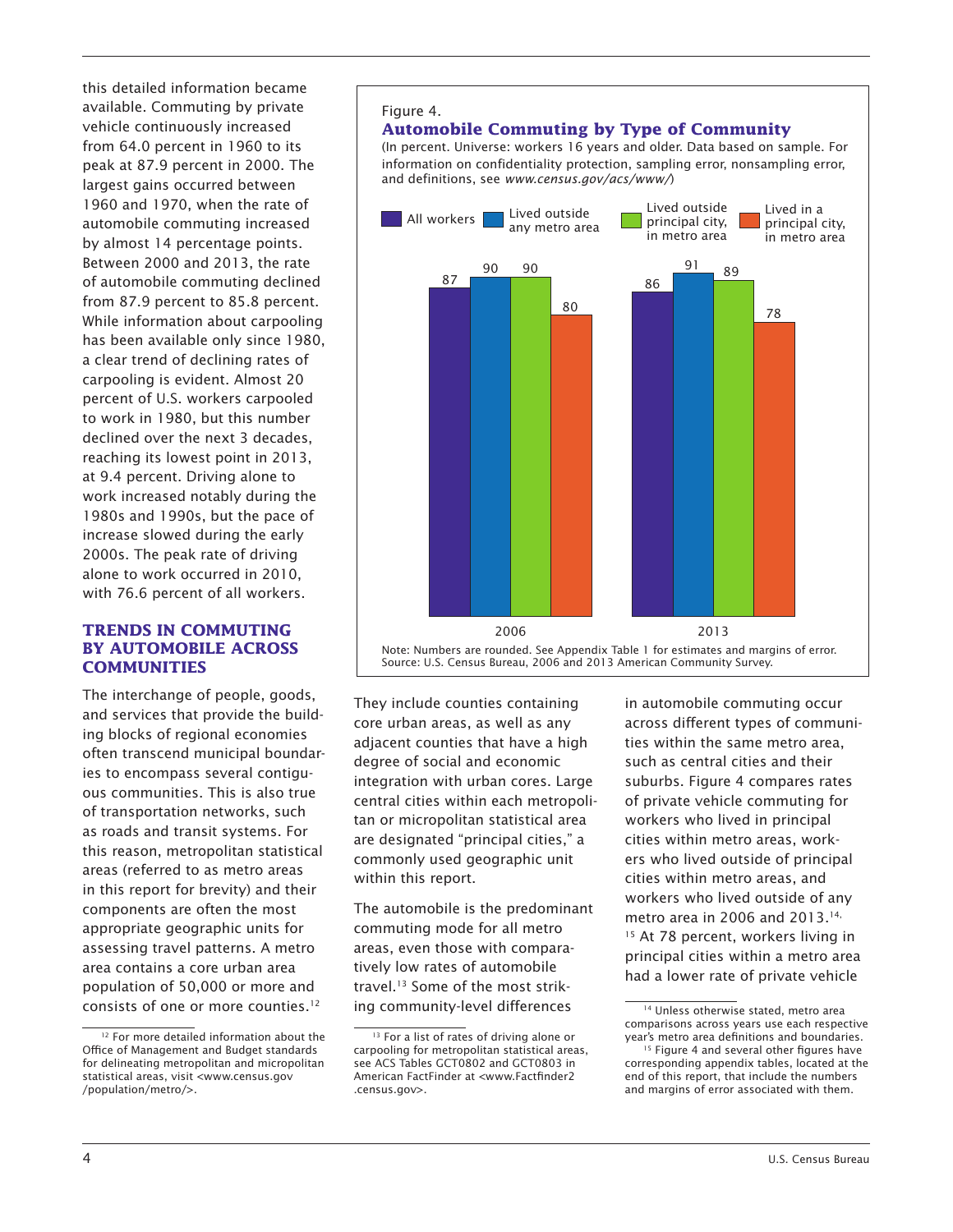#### Table 1.

### **Metro Areas of Populations 500,000 or Greater Among Those With the Largest Declines in Rate of Automobile Commuting Between 2006 and 2013**

(For information on confidentiality protection, sampling error, and definitions, see *www.census.gov/programs-surveys/acs /guidance.html*)

| Rank            | Metropolitan statistical area         | Percentage<br>of workers<br>2006 | Margin<br>of error $(\pm)$ | Percentage<br>of workers<br>2013 | Margin<br>of error $(\pm)$ | Decline | Margin<br>of error $(\pm)$ |
|-----------------|---------------------------------------|----------------------------------|----------------------------|----------------------------------|----------------------------|---------|----------------------------|
|                 | San Francisco-Oakland-Hayward, CA.    | 73.6                             | 0.5                        | 69.8                             | 0.5                        | 3.8     | 0.7                        |
|                 | Boston-Cambridge-Newton, MA-NH        | 78.9                             | 0.5                        | 75.6                             | 0.4                        | 3.3     | 0.7                        |
| 3               | Durham-Chapel Hill, NC                | 86.8                             | 1.2                        | 83.9                             | 1.4                        | 2.9     | 1.8                        |
|                 | Cape Coral-Fort Myers, FL             | 91.6                             | 0.9                        | 88.7                             | 1.9                        | 2.9     | 2.1                        |
| 5               | Bridgeport-Stamford-Norwalk, CT       | 81.3                             | 1.2                        | 78.5                             | 1.0                        | 2.8     | 1.6                        |
| 6               | Seattle-Tacoma-Bellevue, WA           | 82.3                             | 0.5                        | 79.5                             | 0.6                        | 2.8     | 0.8                        |
|                 | Philadelphia-Camden-Wilmington,       |                                  |                            |                                  |                            |         |                            |
|                 | $PA-NJ-DE-MD$                         | 83.1                             | 0.4                        | 80.5                             | 0.4                        | 2.7     | 0.6                        |
| 8               | Deltona-Daytona Beach-                |                                  |                            |                                  |                            |         |                            |
|                 | Ormond Beach, FL                      | 92.0                             | 0.8                        | 89.4                             | 1.2                        | 2.7     | 1.5                        |
| 9               |                                       | 84.5                             | 0.8                        | 81.9                             | 1.1                        | 2.7     | 1.4                        |
| 10              | New Orleans-Metairie, LA              | 91.7                             | 0.7                        | 89.1                             | 0.7                        | 2.6     | 1.0                        |
| 11              |                                       | 89.7                             | 0.9                        | 87.1                             | 1.1                        | 2.6     | 1.4                        |
| 12              |                                       | 90.9                             | 1.0                        | 88.5                             | 1.1                        | 2.4     | 1.5                        |
| 13              | New York-Newark-Jersey City, NY-NJ-PA | 59.1                             | 0.3                        | 56.9                             | 0.3                        | 2.2     | 0.4                        |
| 14              |                                       | 89.6                             | 0.9                        | 87.4                             | 0.9                        | 2.1     | 1.2                        |
| 15 <sub>1</sub> |                                       | 91.4                             | 0.8                        | 89.3                             | 0.8                        | 2.1     | 1.2                        |

Note: Universe: workers 16 years and older. See ACS Table S0802 in American FactFinder at <www.Factfinder2.census.gov>. The differences in percentages in this table may not be statistically different from one another, or other metro areas not shown. Data are based on a sample and are subject to sampling variability. A margin of error is a measure of an estimate's variability. The larger the margin of error in relation to the size of the estimates, the less reliable the estimate. When added to and subtracted from the estimate, the margin of error forms the 90 percent confidence interval.

Source: U.S. Census Bureau, 2006 and 2013 American Community Survey.

commuting in 2013 than their suburban or nonmetropolitan area counterparts (89 percent and 91 percent, respectively).16 Between 2006 and 2013, workers living in principal cities also showed the largest decline, from 80 percent to 78 percent, in automobile commuting.

Table 1 ranks the 15 large metro areas (populations of 500,000 or greater) among those with the largest declines in private vehicle commuting between 2006 and 2013.<sup>17</sup> Even with relatively high rates of

decline, the level of private vehicle commuting of several metro areas on the list remained above the 2013 national average of about 86 percent of workers. The list includes metro areas from all four U.S. regions. Large metro areas, such as San Francisco and Boston, show relatively large declines in automobile commuting rates between 2006 and 2013. The automobile commuting rate in the San Francisco metro area declined by about 4 percentage points. The New York City metro area, the nation's largest, showed the lowest rate of automobile commuting, at 56.9 percent in 2013, down from 59.1 percent in 2006.

Table 2 shows metro areas with the lowest rates of private vehicle

commuting in 2013 with the travel mode other than the automobile most commonly used to get to work.18 The list includes a diverse set of metro areas and a variety of secondary travel modes. Metro areas that contain some of the nation's largest cities such as New York City, Washington, DC, San Francisco, Chicago, and Boston relied heavily on their subway and bus systems. Those associated with college towns such as Ithaca, NY,

<sup>&</sup>lt;sup>16</sup> In this report, the term "suburb" refers to areas within a metropolitan statistical area but outside of a principal city.<br><sup>17</sup> Note that this table uses the most

recent metropolitan statistical area definitions, updated in 2013, and allows a direct comparison with their equivalent county aggregates in 2006. For this reason, 2006 estimates presented here may differ slightly from those based on the 2006 metropolitan statistical area definitions.

<sup>&</sup>lt;sup>18</sup> In the Bremerton, WA metro area, the rate of walked (5.6 percent) and worked from home (5.4 percent) are not statistically different from that of ferry commuting. In the Corvallis, OR metro area, the rate of walked (7.9 percent) and worked from home (7.7 percent) are not statistically different from that of bicycle commuting. In the Missoula, MT metro area, the rate of bicycle commuting (5.2 percent) is not statistically different from that of walking.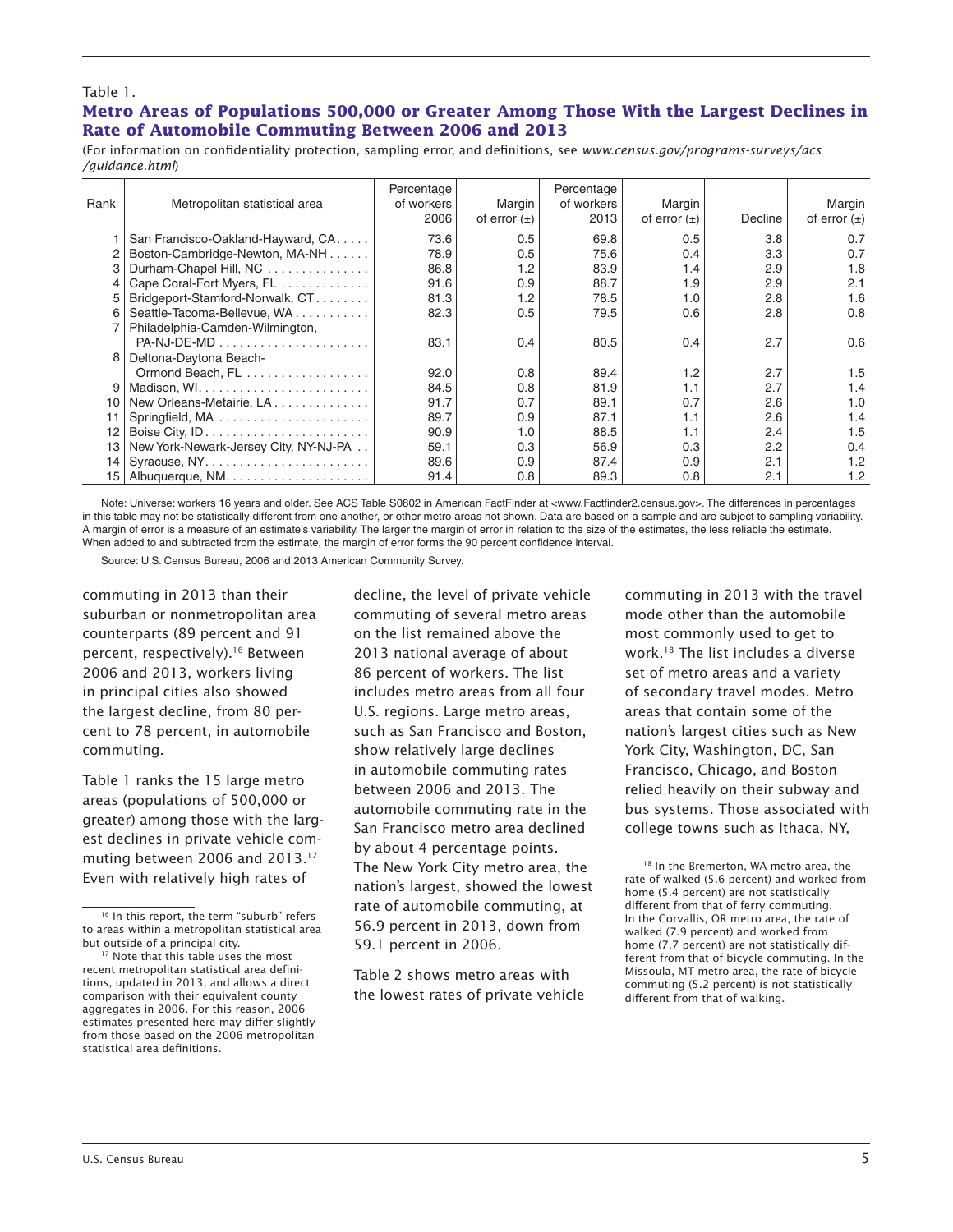#### Table 2.

#### **Metro Areas Among Those With the Lowest Rates of Automobile Commuting and Their Second Most Common Commute Mode: 2013**

(For information on confidentiality protection, sampling error, and definitions, see *www.census.gov/programs-surveys/acs /guidance.html*)

|      |                                              |                 |          |                         | Second most    |          |
|------|----------------------------------------------|-----------------|----------|-------------------------|----------------|----------|
|      |                                              |                 |          |                         | common         |          |
| Rank | Metropolitan statistical area                | Percentage of   |          | Alternative             | commute        |          |
|      |                                              | workers who     | Margin   | travel mode             | mode           | Margin   |
|      |                                              | commuted by     | of error | with highest            | (percentage of | of error |
|      |                                              | private vehicle | $(\pm)$  | commuting share         | workers)       | $(\pm)$  |
|      | New York-Newark-Jersey City, NY-NJ-PA        | 56.9            | 0.3      | Subway or elevated rail | 18.9           | 0.2      |
|      |                                              | 68.7            | 3.6      | Walked                  | 17.5           | 2.4      |
|      | San Francisco-Oakland-Hayward, CA.           | 69.8            | 0.5      | Bus or trolley bus      | 7.6            | 0.3      |
|      |                                              | 71.9            | 1.8      | Worked at home          | 11.1           | 1.3      |
| 5    |                                              | 72.6            | 3.9      | <b>Bicycle</b>          | 8.8            | 2.5      |
|      |                                              | 73.4            | 2.8      | Walked                  | 11.1           | 2.0      |
|      | Boston-Cambridge-Newton, MA-NH               | 75.6            | 0.4      | Subway or elevated rail | 6.2            | 0.3      |
| 8    | Washington-Arlington-Alexandria, DC-VA-MD-WV | 75.7            | 0.4      | Subway or elevated rail | 8.0            | 0.3      |
| 9    |                                              | 77.0            | 1.9      | Ferry                   | 6.4            | 1.0      |
| 10   |                                              | 77.2            | 4.3      | Walked                  | 8.5            | 3.1      |
| 11   | Champaign-Urbana, IL                         | 78.4            | 1.6      | Walked                  | 7.9            | 1.3      |
| 12   | Bridgeport-Stamford-Norwalk, CT              | 78.5            | 1.0      | Long distance           | 7.6            | 0.6      |
|      |                                              |                 |          | or commuter rail        |                |          |
| 13   | Chicago-Naperville-Elgin, IL-IN-WI           | 79.1            | 0.4      | Bus or trolley bus      | 4.7            | 0.2      |
| 14   |                                              | 79.1            | 1.0      | Bus or trolley bus      | 7.9            | 0.7      |
| 15   |                                              | 79.2            | 2.2      | Walked                  | 9.9            | 1.9      |

Note: Universe: workers 16 years and older. See ACS Table S0801 in American FactFinder at <www.Factfinder2.census.gov>. Data are based on a sample and are subject to sampling variability. A margin of error is a measure of an estimate's variability. The larger the margin of error in relation to the size of the estimates, the less reliable the estimate. When added to and subtracted from the estimate, the margin of error forms the 90 percent confidence interval.

Source: U.S. Census Bureau, 2013 American Community Survey.

Corvallis, OR, and State College, PA, showed high rates of walking and bicycling to work. In the Boulder, CO metro area, more than 1 in 10 people worked at home. Almost 8.0 percent of workers in the Bridgeport, CT metro area got to work by commuter rail, and 6.4 percent of workers in the Bremerton, WA metro area used a ferry for their longest commute segment.

### **DIFFERENCES IN AUTOMOBILE COMMUTING BY AGE**

Rapidly evolving transportation options and changing demographics across communities raise several questions about current and future travel patterns. Young people show some deviation from several long-standing travel-related indicators, including higher rates of commuting by travel modes other than private vehicles

and lower rates of vehicle availability.19, 20 Driver's licensing rates among young people have also declined or held steady in recent years.21, 22, 23 To what extent these deviations may become a sustained pattern remains unclear. This question is closely tied to other patterns of population change, such as labor market

21 U.S. PIRG Education Fund and Frontier Group, "New Directions: Our Changing Relationship With Driving and Implications for America's Future," 2013, <www.uspirg.org /sites/pirg/files/reports/>.

<sup>22</sup> U.S. Department of Transportation, Federal Highway Administration, Highway Statistics Series, <www.fhwa.dot.gov /policyinformation/statistics/>.

23 Noreen C. McDonald, "Are Millennials Really the 'Go-Nowhere' Generation?," *Journal of the American Planning Association*, 81(2), 1–14, 2015.

trends, the types of communities in which young workers live and work, and the transportation options within those communities.

Table 3 shows differences in commuting mode by age for 2006 and 2013. With few exceptions, the likelihood of driving alone to work increased with age in 2013, while carpooling declined. Workers aged 16 to 24 show the lowest rates of driving alone, at 70.1 percent in 2013. Between 2006 and 2013, the rate of carpooling declined across all age categories. The universal decline in carpooling coincided with a mixed pattern of increases in other modes. Driving alone increased from 76.0 percent to 76.4 percent among all workers and increased by about 1 percentage point among workers in the youngest and oldest age categories. The three youngest age groups experienced an increase in commuting

<sup>19</sup> Brian McKenzie, "Modes Less Traveled: Bicycling and Walking to Work in the United States: 2008–2012," *American Community Survey Reports*, ACS-25, U.S. Census Bureau, Washington, DC, 2014.

<sup>&</sup>lt;sup>20</sup> Joseph Kane and Adie Tomer, "Millennials and Generation X Commuting Less by Car, But Will the Trends Hold?," Brookings Institution, Metropolitan Infrastructure Initiative, Washington, DC, 2014.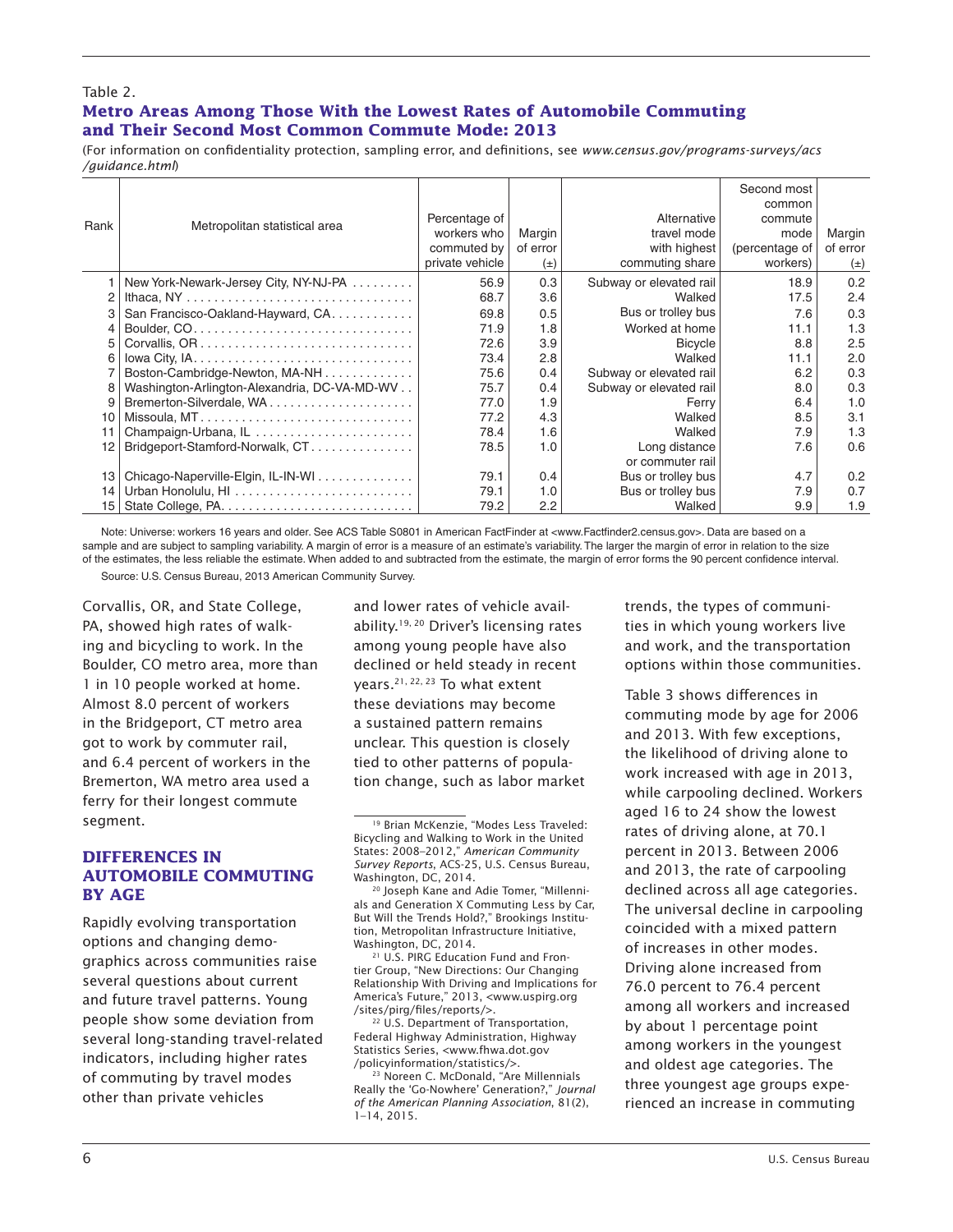#### Table 3. **Commuting Mode by Age Group: 2006 and 2013**

(For information on confidentiality protection, sampling error, and definitions, see *www.census.gov/programs-surveys/acs /guidance.html*)

|                                                                                 |                           | 2006                     |                            |                           | 2013                     |                            |
|---------------------------------------------------------------------------------|---------------------------|--------------------------|----------------------------|---------------------------|--------------------------|----------------------------|
| Age group and commute mode                                                      | Workers<br>(in thousands) | Percentage of<br>workers | Margin of<br>error $(\pm)$ | Workers<br>(in thousands) | Percentage of<br>workers | Margin of<br>error $(\pm)$ |
| <b>ALL WORKERS</b>                                                              |                           |                          |                            |                           |                          |                            |
| Total workers                                                                   | 138,266                   | 100                      | z                          | 142,962                   | 100                      | z                          |
| Car, truck, or van: drove alone                                                 | 105,046                   | 76.0                     | 0.1                        | 109.277                   | 76.4                     | 0.1                        |
| Car, truck, or van: carpooled $\ldots \ldots \ldots \ldots \ldots$              | 14,852                    | 10.7                     | 0.1                        | 13,387                    | 9.4                      | 0.1                        |
|                                                                                 | 6,684                     | 4.8                      | Ζ                          | 7,393                     | 5.2                      | Ζ                          |
|                                                                                 | 623                       | 0.5                      | Ζ                          | 882                       | 0.6                      | Ζ                          |
|                                                                                 | 3,952                     | 2.9                      | Ζ                          | 4,000                     | 2.8                      | $\mathsf Z$                |
|                                                                                 | 1,698                     | 1.2                      | Z                          | 1,793                     | 1.3                      | Z                          |
| Worked at home                                                                  | 5,411                     | 3.9                      | Z                          | 6,229                     | 4.4                      | Z                          |
| 16 to 24 years                                                                  |                           |                          |                            |                           |                          |                            |
| Car, truck, or van: drove alone.                                                | 13.619                    | 69.1                     | 0.2                        | 13,143                    | 70.1                     | 0.2                        |
| Car, truck, or van: carpooled $\ldots \ldots \ldots \ldots \ldots$              | 2,914                     | 14.8                     | 0.2                        | 2,300                     | 12.3                     | 0.1                        |
|                                                                                 | 1,026                     | 5.2                      | 0.1                        | 1,091                     | 5.8                      | 0.1                        |
|                                                                                 | 154                       | 0.8                      | Ζ                          | 204                       | 1.1                      | Ζ                          |
|                                                                                 | 1,235<br>319              | 6.3<br>1.6               | 0.1<br>0.1                 | 1,234<br>310              | 6.6<br>1.7               | 0.1<br>0.1                 |
| Worked at home                                                                  | 427                       | 2.2                      | 0.1                        | 455                       | 2.4                      | 0.1                        |
| 25 to 29 years                                                                  |                           |                          |                            |                           |                          |                            |
| Car, truck, or van: drove alone                                                 | 11,185                    | 74.6                     | 0.2                        | 11,687                    | 74.8                     | 0.2                        |
| Car, truck, or van: carpooled $\ldots \ldots \ldots \ldots \ldots$              | 1,951                     | 13.0                     | 0.2                        | 1,594                     | 10.2                     | 0.1                        |
|                                                                                 | 831                       | 5.5                      | 0.1                        | 1,117                     | 7.1                      | 0.1                        |
| $Bicycle \ldots \ldots \ldots \ldots \ldots \ldots \ldots \ldots \ldots \ldots$ | 92                        | 0.6                      | Z                          | 148                       | 0.9                      | Ζ                          |
|                                                                                 | 414                       | 2.8                      | 0.1                        | 499                       | 3.2                      | 0.1                        |
|                                                                                 | 197                       | 1.3                      | 0.1                        | 203                       | 1.3                      | 0.1                        |
| Worked at home                                                                  | 317                       | 2.1                      | 0.1                        | 376                       | 2.4                      | 0.1                        |
| 30 to 34 years                                                                  |                           |                          |                            |                           |                          |                            |
|                                                                                 | 11,041                    | 75.3                     | 0.2                        | 11,830                    | 75.6                     | 0.2                        |
| Car, truck, or van: carpooled $\ldots \ldots \ldots \ldots \ldots$              | 1,726                     | 11.8                     | 0.1                        | 1,605                     | 10.3                     | 0.2                        |
|                                                                                 | 841                       | 5.7                      | 0.1                        | 979                       | 6.3                      | 0.1                        |
|                                                                                 | 79                        | 0.5                      | Z                          | 116                       | 0.7                      | Ζ                          |
|                                                                                 | 340<br>178                | 2.3<br>1.2               | 0.1<br>0.1                 | 394<br>197                | 2.5<br>1.3               | 0.1<br>0.1                 |
| Worked at home                                                                  | 462                       | 3.1                      | 0.1                        | 534                       | 3.4                      | 0.1                        |
| 35 to 44 years                                                                  |                           |                          |                            |                           |                          |                            |
| Car, truck, or van: drove alone                                                 | 25,660                    | 77.0                     | 0.1                        | 23,507                    | 77.0                     | 0.1                        |
| Car, truck, or van: carpooled                                                   | 3,486                     | 10.5                     | 0.1                        | 2,985                     | 9.8                      | 0.1                        |
|                                                                                 | 1,635                     | 4.9                      | 0.1                        | 1,539                     | 5.0                      | 0.1                        |
|                                                                                 | 133                       | 0.4                      | Ζ                          | 165                       | 0.5                      | Z                          |
|                                                                                 | 697                       | 2.1                      | Z                          | 605                       | 2.0                      | Z                          |
|                                                                                 | 401                       | 1.2                      | Z                          | 375                       | 1.2                      | Z                          |
| Worked at home                                                                  | 1,319                     | 4.0                      | 0.1                        | 1,350                     | 4.4                      | 0.1                        |
| 45 to 54 years                                                                  |                           |                          |                            |                           |                          |                            |
|                                                                                 | 25,449                    | 78.7                     | 0.1                        | 25,223                    | 78.6                     | 0.1                        |
| Car, truck, or van: carpooled                                                   | 2,966                     | 9.2                      | 0.1                        | 2.758                     | 8.6<br>4.4               | 0.1                        |
|                                                                                 | 1,399<br>108              | 4.3<br>0.3               | 0.1<br>Ζ                   | 1,424<br>140              | 0.4                      | 0.1<br>Ζ                   |
|                                                                                 | 660                       | 2.0                      | Ζ                          | 611                       | 1.9                      | $\mathsf Z$                |
|                                                                                 | 356                       | 1.1                      | Ζ                          | 373                       | 1.2                      | $\mathsf Z$                |
| Worked at home                                                                  | 1,391                     | 4.3                      | Z                          | 1,581                     | 4.9                      | 0.1                        |
| 55 years and older                                                              |                           |                          |                            |                           |                          |                            |
| Car, truck, or van: drove alone                                                 | 18,092                    | 77.8                     | 0.1                        | 23,889                    | 78.8                     | 0.1                        |
| Car, truck, or van: carpooled                                                   | 1,808                     | 7.8                      | 0.1                        | 2,145                     | 7.1                      | 0.1                        |
|                                                                                 | 952                       | 4.1                      | 0.1                        | 1,243                     | 4.1                      | 0.1                        |
|                                                                                 | 56                        | 0.2                      | Z                          | 109                       | 0.4                      | Ζ                          |
|                                                                                 | 605                       | 2.6                      | 0.1                        | 657                       | 2.2                      | Ζ                          |
|                                                                                 | 246                       | 1.1                      | Ζ                          | 336                       | 1.1                      | Ζ                          |
| Worked at home                                                                  | 1,495                     | 6.4                      | 0.1                        | 1,932                     | 6.4                      | 0.1                        |

Z Rounds to zero.

Note: Universe: workers 16 years and older. Data are based on a sample and are subject to sampling variability. A margin of error is a measure of an estimate's variability. The larger the margin of error in relation to the size of the estimates, the less reliable the estimate. When added to and subtracted from the estimate, the margin of error forms the 90 percent confidence interval.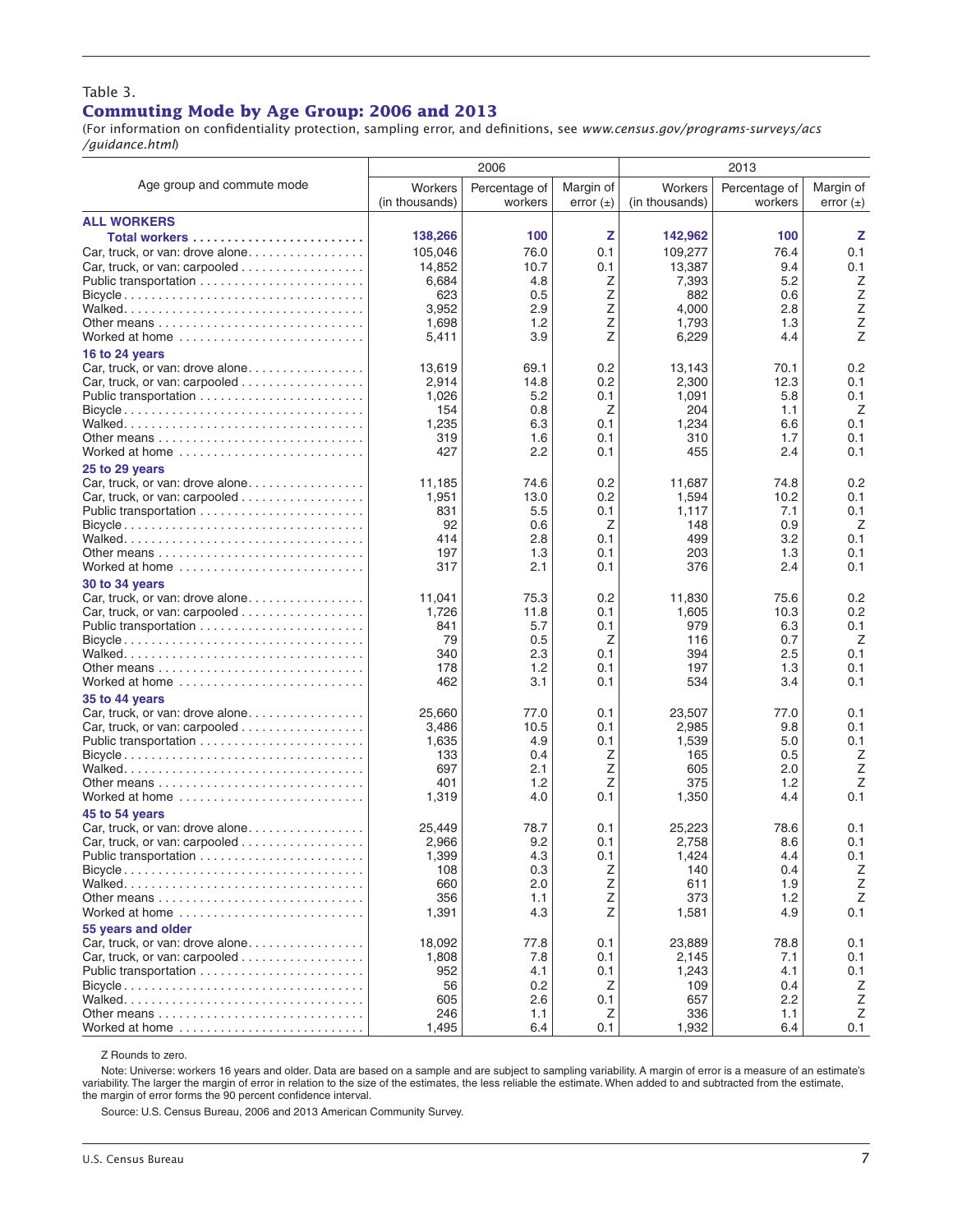

by public transportation. Workers aged 25 to 29 showed the highest public transportation increase, from 5.5 percent to 7.1 percent. Younger workers also showed notable increases in bicycle commuting. For example, for workers in two age categories, 25 to 29 years and 30 to 34 years, the percentage of bicycle commuters increased about 0.3 percentage points, a small absolute increase, but a substantial proportional increase given the small numeric base for bicycle commuting. Technological and policy changes not only affect

how we travel, but whether or not we travel. Working from home has consistently captured an increased share of overall commutes over the last few decades.<sup>24</sup> Between 2006 and 2013, the rate of workers who worked at home increased from 3.9 percent to 4.4 percent.

Differences in travel patterns are evident across age groups, perhaps because age often aligns with important social and economic

predictors such as education, family structure, or community of residence, which influence transportation options and preferences. Figure 5 combines the drove alone and carpooling categories to show an overall rate of automobile commuting by age and the type of community in which workers live. This figure compares workers living within principal cities within metro areas to all other workers. Young workers in principal cities (in metro areas) showed relatively low rates of automobile commuting in 2013 and declines in rates of driving between 2006 and 2013. Among

<sup>24</sup> Peter J. Mateyka, Melanie A. Rapino, and Liana Christin Landivar, "Home-Based Workers in the United States: 2010," *Current Population Reports*, P70-132, U.S. Census Bureau, Washington, DC, 2012.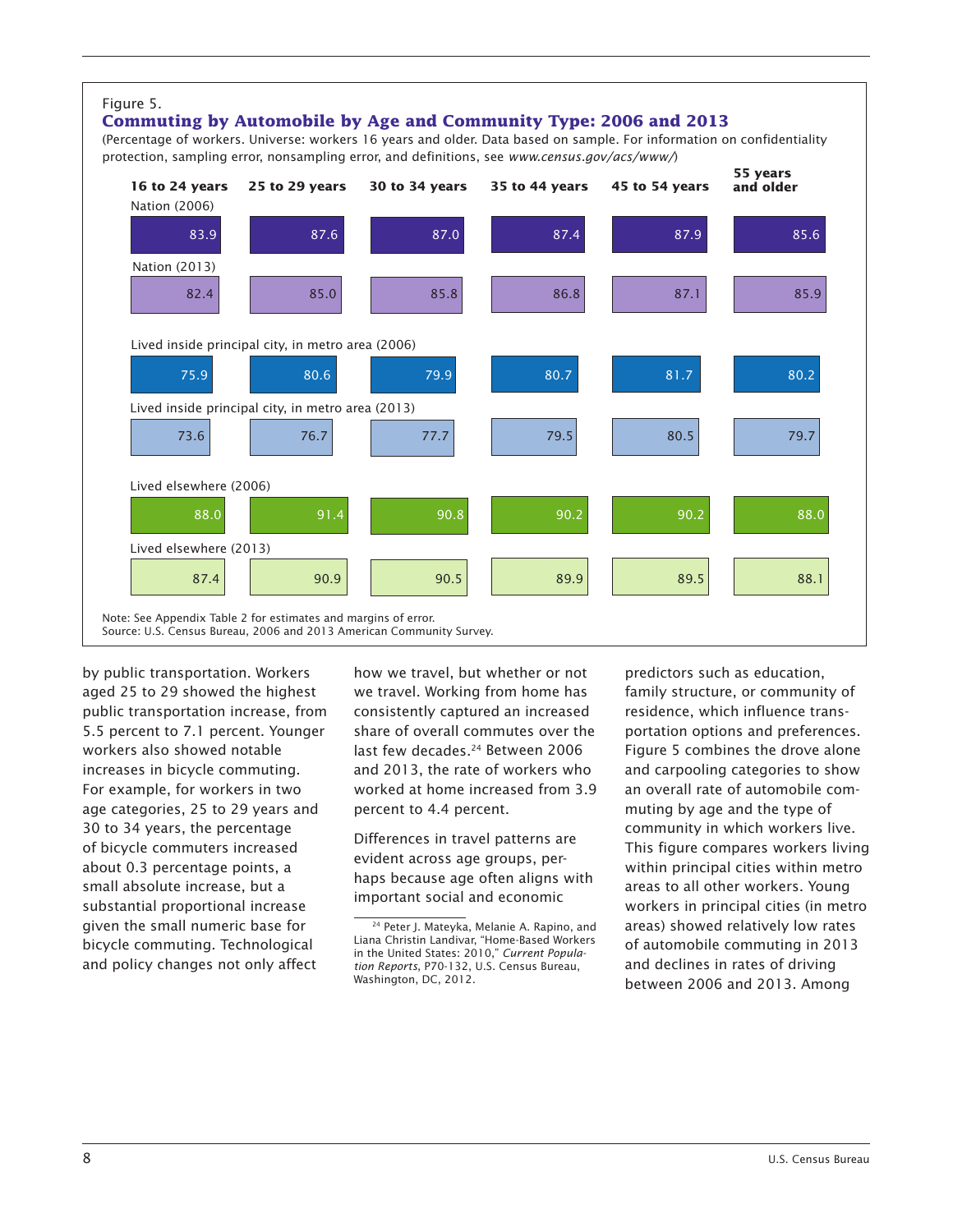#### Figure 6.

#### **Automobile Commuting by Age in the Ten Cities With the Most Public Transportation Activity: 2006 and 20131**

(Percentage of workers within ten cities (combined). Universe: workers 16 years and older. Data based on sample. For information on confidentiality protection, sampling error, nonsampling error, and definitions, see *www.census.gov/acs/www/*)



Note: Numbers are rounded. See Appendix Table 3 for estimates and margins of error.

Source: U.S. Census Bureau, 2006 and 2013 American Community Survey.

them, workers aged 16 to 24 showed the lowest rate of automobile commuting at 73.6 percent in 2013. Automobile commuting rates changed little for most age groups between 2006 and 2013, but rates for younger workers, the focus of increased media attention in recent years, showed some decline. Workers aged 25 to 29 living in principal cities showed the largest decline in automobile commuting, from 80.6 percent in 2006 to 76.7 percent in 2013. Compared with their urban counterparts, workers who lived outside of principal cities in metro areas were more likely

to commute by automobile and showed less variation in automobile commuting rates across age groups. Among urban workers in 2013, workers aged 45 to 54 had the highest rate of automobile commuting at 80.5 percent, whereas workers living elsewhere reached their highest rate of automobile commuting between ages 25 and 29 at 90.9 percent.25

Differences between cities and the communities that surround them

become more acute within some of the nation's largest metro areas, particularly those with extensive public transportation systems. Figure 6 shows rates of automobile commuting by age for the ten cities with the highest level of public transportation activity based on passenger trips: New York City, Los Angeles, Chicago, Washington, DC, Boston, Philadelphia, San Francisco, Atlanta, Seattle, and Baltimore.<sup>26</sup> The graph reinforces

<sup>25</sup> Among nonurban workers, the automobile commuting rate for workers aged 25 to 29 was not statistically different from that of workers aged 30 to 34.

<sup>&</sup>lt;sup>26</sup> American Public Transportation Association, "Public Transportation Fact Book," Appendix A: Historical Tables, Washington, DC, 2014, <www.apta.com/resources /statistics>.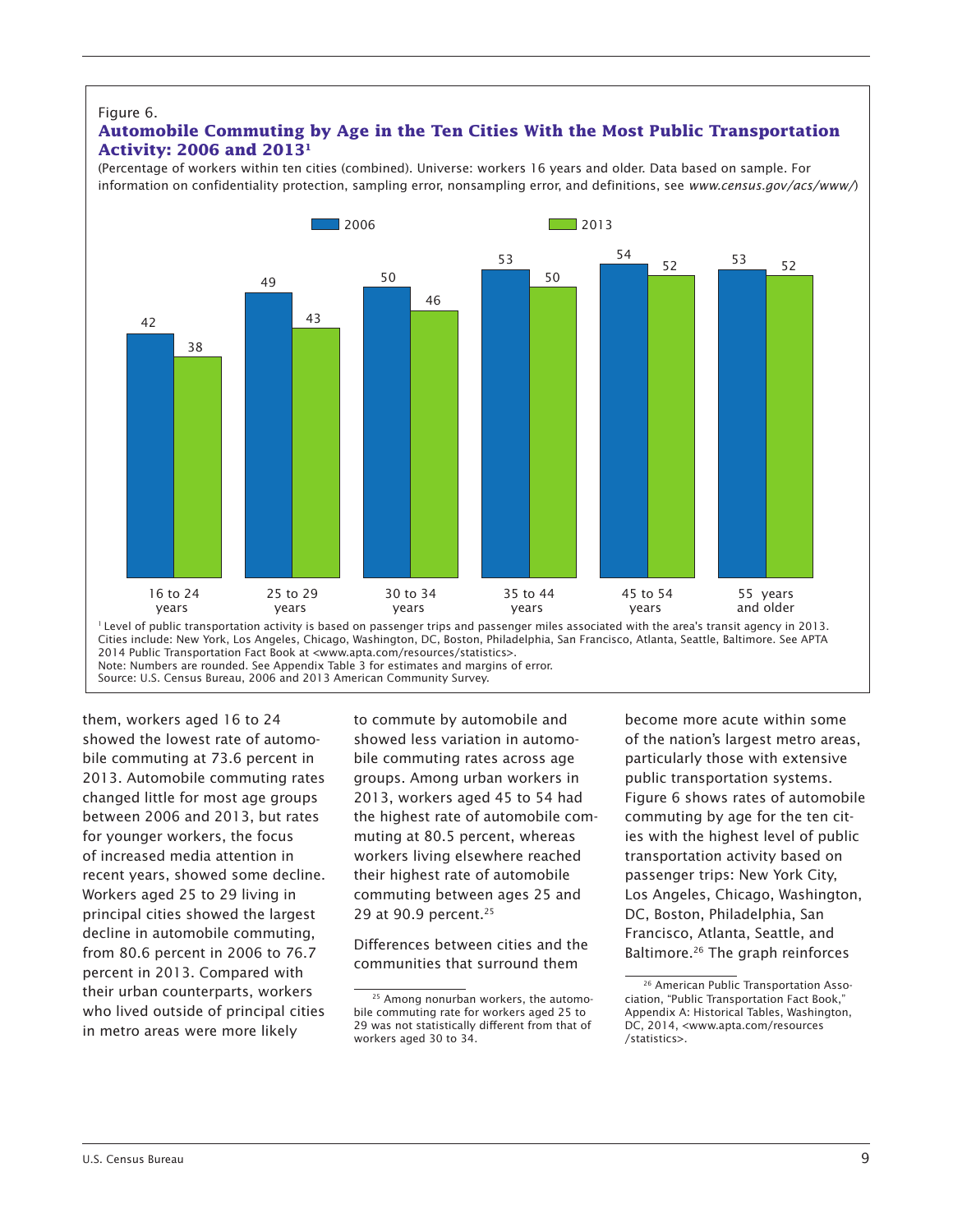

the pattern of declining automobile commuting rates in urban areas with a diverse set of transportation options. Automobile commuting rates generally declined between 2006 and 2013, regardless of age, but younger workers showed the largest declines. Workers aged 16 to 24 showed the lowest rate of automobile commuting in 2013 at 38 percent, but workers aged 25 to 29 showed the sharpest decline in automobile commuting between 2006 and 2013, from 49 percent to 43 percent.

#### **TRENDS IN DRIVING ALONE AND CARPOOLING BY RACE, ETHNICITY, AND FOREIGN-BORN STATUS**

Figure 7 shows the rate of driving alone and carpooling by race and ethnicity.27 In 2013, White workers

had the highest rate of driving alone to work at 80 percent, and the lowest rate of carpooling at 8 percent. Asian workers had the lowest rate of driving alone at 67 percent. Between 2006 and 2013, all groups listed showed declines in carpooling. Hispanic workers showed the highest rate of carpooling in 2013 at 15 percent, down from 19 percent in 2006, the largest decline among groups.

Table 4 takes a closer look at differences in commuting mode by race and ethnicity. It compares workers living within principal cities in metro areas to those in all other types of communities. White workers living outside of a metro area's

<sup>&</sup>lt;sup>27</sup> Federal surveys now give respondents the option of reporting more than one race. Therefore, two basic ways of defining a race group are possible. A group such as Asian may be defined as those who reported Asian and no other race or as those who reported Asian regardless of whether they also reported another race. This report shows data using the first approach (race alone). For further information, see the report "Overview of Race and Hispanic Origin: 2010 (C2010BR-02)" at <www.census.gov/library /publications/2011/dec/c2010br-02.html>. Each group, including in the analysis that falls outside of the Hispanic category, includes only workers who identified as "non-Hispanic."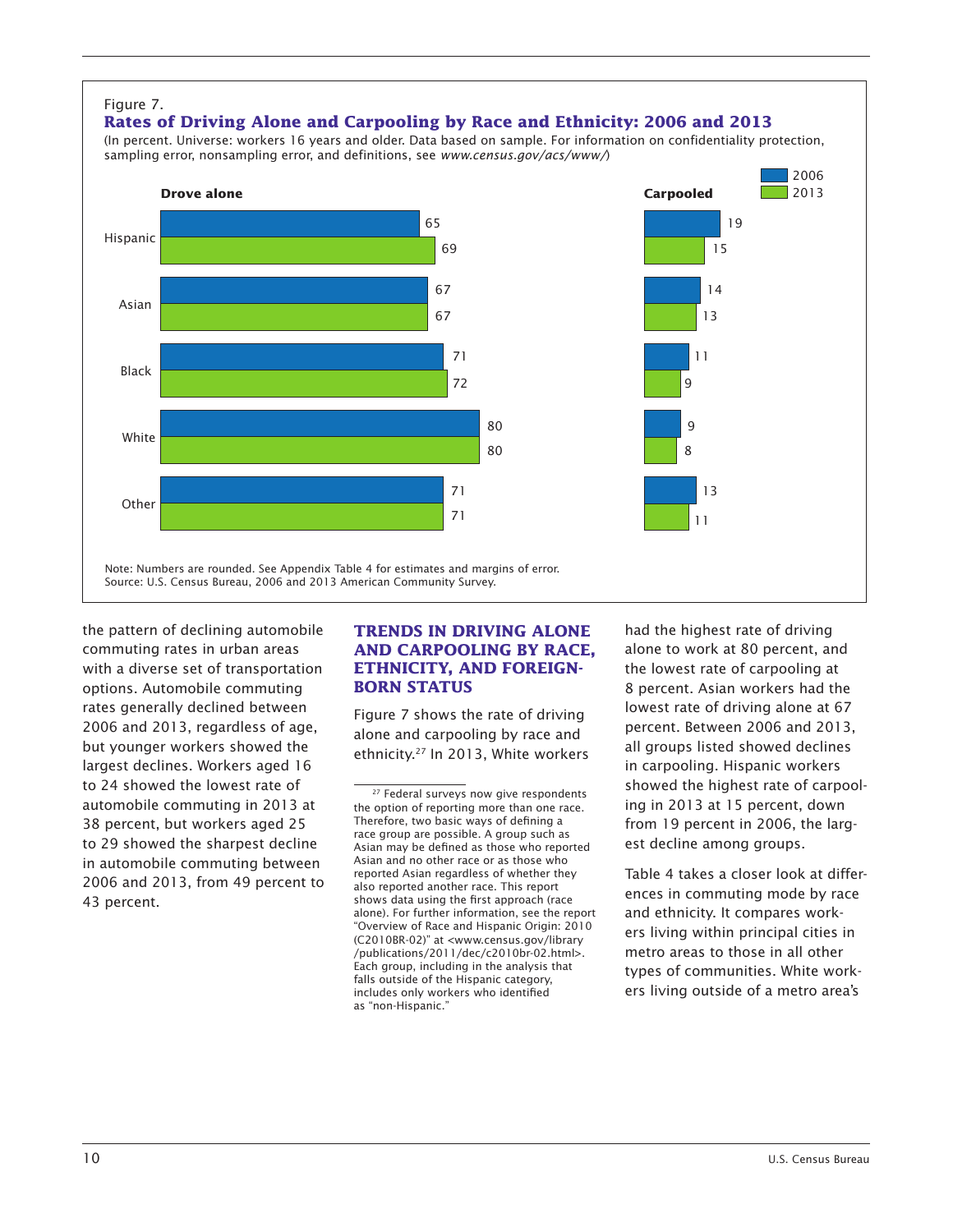| Per-<br>cent<br>$\begin{array}{c} 0 \\ 0 \\ 0 \end{array}$<br>$\frac{9}{2}$ $\frac{6}{2}$ $\frac{6}{4}$<br>7007<br>$\frac{1}{2}$<br>$\frac{1}{2}$<br>$\frac{1}{2}$<br>$\frac{1}{2}$<br>$\frac{1}{2}$<br>$\frac{1}{2}$<br>$\frac{1}{2}$<br><br>$\frac{1}{2}$<br><br><br><br><br><br><br><br><br><br><br><br><br><br><br><br><br><br><br><br><br><br><br><br><br><br><br><br><br><br><br><br>თ<br>$\frac{1}{4}$ 4<br>4.3<br>ςi<br>of error<br>NNN<br>Margin<br>$\frac{7}{9}$ $\frac{8}{9}$ $\frac{7}{9}$<br>$(\pm)$<br>$\overline{C}$<br>$\overline{c}$<br>5<br>$\overline{O}$<br>$\overline{c}$<br>5<br>$\overline{0}$ .<br>Other means<br>5<br>Per-<br>cent<br>$\frac{1}{2}$ o $\frac{1}{2}$ o $\frac{1}{2}$<br>7.99<br>$\frac{1}{1} - \frac{1}{1}$<br>돌유도<br>of error<br>Margin<br>$N \underset{O}{\sim} N$<br>$(\pm)$<br>$5\frac{1}{2}$<br>$\overline{C}$<br>555<br>5<br>$\overline{5}$ $\overline{5}$<br>Walked<br>Per-<br>cent<br>$\frac{3}{4}$ is a set<br>$3400$<br>$400$<br>$\frac{5}{2}$<br>$\frac{5}{2}$<br>$\frac{5}{2}$<br>$\frac{5}{2}$<br>$\frac{5}{2}$<br>$\frac{5}{2}$<br>$\frac{5}{2}$<br>$\frac{5}{2}$<br>$\frac{8}{20}$ $\frac{6}{20}$ $\frac{1}{20}$<br>$\frac{6}{9}$ 4 5 $\frac{4}{9}$<br>of error<br>$\begin{array}{c}\nN \\ \hline\n0 \\ \hline\n\end{array}$<br>NNN<br>NNN<br>$\frac{7}{9}$ $\frac{8}{9}$ $\frac{7}{9}$<br>Margin<br>$N \underset{O}{\sim} N$<br>$\widehat{H}$<br>Bicycle<br>Per-<br>cent<br>$\frac{6}{10}$<br>$\frac{1}{10}$<br>$\frac{6}{5}$ $\frac{8}{5}$ $\frac{8}{5}$<br>0000<br>0.500<br>$0.56$<br>$-0.5$<br>Margin<br>of error<br>587<br>$\frac{1}{2}$ $\frac{1}{2}$ $\frac{1}{2}$ $\frac{1}{2}$ $\frac{1}{2}$<br>$\begin{array}{c}\nN - N \\ 0\n\end{array}$<br>0.500<br>$\frac{7}{9}$ $\frac{8}{9}$ $\frac{7}{9}$<br>$(\pm)$<br>transportation<br>Public<br>Per-<br>cent<br>16.0<br>$649$<br>$792$<br>$12.8$<br>3.8<br>7.7<br>$\frac{7}{25}$ $\frac{7}{25}$<br><u>;</u><br>of error<br>$\begin{array}{ccc}\n 0 & 0 & 0 \\  0 & 0 & 0\n \end{array}$<br>$\frac{1}{2}$ $\frac{1}{2}$ $\frac{1}{2}$ $\frac{1}{2}$<br>$\frac{1}{2}$ $\frac{1}{2}$ $\frac{1}{2}$ $\frac{1}{2}$ $\frac{1}{2}$<br>0.04<br>Margin<br>$(\pm)$<br>$N_{\odot}$ $\overline{C}$<br>Car, truck,<br>carpooled<br>or van:<br>Per-<br>$770$<br>$770$<br>$77$<br>cent<br>$779$<br>7.29<br>$14.0$<br>15.3<br>12.9<br>12.5<br>3.56<br>9.8<br>14.7<br>of error<br>$\frac{a}{c}$ $\frac{c}{c}$ $\frac{c}{c}$<br>$0.04$<br>$0.04$<br>$\frac{1}{2}$ $\frac{1}{2}$ $\frac{1}{2}$ $\frac{1}{2}$ $\frac{1}{2}$<br>Margin<br>$\frac{7}{9}$ $\frac{8}{9}$ $\frac{7}{9}$<br>0.56<br>$\widehat{+}$<br>drove alone<br>Car, truck,<br>or van:<br>Per-<br>63.9<br>66.8<br><b>72.3</b><br>65.3<br>78.1<br>00<br>2009<br>2009<br><b>7442</b><br><b>7447</b><br>cent<br>68.9<br>60.4<br>72.6<br>$\begin{array}{c}\nN & \text{if } \Omega \\ O & O\n\end{array}$<br>of error<br>$\begin{array}{c}\nN & \alpha & \alpha \\ \circ & \circ\n\end{array}$<br>$N \underset{O}{\overset{\alpha}{\circ}} \underset{O}{\overset{\alpha}{\circ}}$<br>$\begin{array}{c}\nN & Q & Q \\ \circ & O & \n\end{array}$<br>Margin<br>$N \overline{C}$<br>$\widehat{H}$<br>type for<br>each<br>within<br>26.2<br>73.8<br>$\frac{100.0}{36.7}$<br>63.3<br>workers<br>dhoub<br>100.0<br>45.0<br>55.0<br>100.0<br>47.8<br>52.2<br>100.0<br>48.0<br>52.1<br>100.0<br>ercent-<br>age of<br>community<br>p.<br>type for<br>of workers<br>within<br>community<br>24,656<br>3,416<br>1,253<br>2,164<br>each<br>group<br><b>7,652</b><br>3,654<br>3,998<br>7,350<br>7,978<br>Total number<br>22,562<br>15,328<br>94,004<br>69,348<br>(thousands)<br>10,161<br>12,401<br>Lived in principal city, in metro area<br>Lived in principal city, in metro area<br>$\frac{1}{2}$<br>Lived in principal city, in metro area<br>Lived in principal city, in metro area.<br>All other community types<br>All other community types<br>type of community<br>Ethnicity and race<br>All other community types<br>All other community types<br>Total<br>All other community types.<br>of residence<br>and<br>Total<br>Z Rounds to zero.<br>Total<br>HISPANIC<br><b>BLACK</b><br><b>OTHER</b><br><b>WHITE</b><br>ASIAN | an estimate's variability. The larger the margin of error in relation to the si<br>Source: U.S. Census Bureau, 2013 American Community Survey.<br>confidence interval. | home | Note: Universe: workers 16 years and older. Race groups do not include workers who identified as Hispanic. Data are based on a sample and are subject to sampling variability. A margin of error is a measure of<br>sstimate's va<br>Worked at |  |  |  |  |  |  |  |  |  |                                                                       |
|------------------------------------------------------------------------------------------------------------------------------------------------------------------------------------------------------------------------------------------------------------------------------------------------------------------------------------------------------------------------------------------------------------------------------------------------------------------------------------------------------------------------------------------------------------------------------------------------------------------------------------------------------------------------------------------------------------------------------------------------------------------------------------------------------------------------------------------------------------------------------------------------------------------------------------------------------------------------------------------------------------------------------------------------------------------------------------------------------------------------------------------------------------------------------------------------------------------------------------------------------------------------------------------------------------------------------------------------------------------------------------------------------------------------------------------------------------------------------------------------------------------------------------------------------------------------------------------------------------------------------------------------------------------------------------------------------------------------------------------------------------------------------------------------------------------------------------------------------------------------------------------------------------------------------------------------------------------------------------------------------------------------------------------------------------------------------------------------------------------------------------------------------------------------------------------------------------------------------------------------------------------------------------------------------------------------------------------------------------------------------------------------------------------------------------------------------------------------------------------------------------------------------------------------------------------------------------------------------------------------------------------------------------------------------------------------------------------------------------------------------------------------------------------------------------------------------------------------------------------------------------------------------------------------------------------------------------------------------------------------------------------------------------------------------------------------------------------------------------------------------------------------------------------------------------------------------------------------------------------------------------------------------------------------------------------------------------------------------------------------------------------------------------------------------------------------------------------------------------------------------------------------------------------------------------------------------------------------------------------------------------------------------------------------------------------------------------------------------------------------------------------------------------------------------------------------------------------------------------------------------------------------------------------------------------------------------------------------------------------------------------------------------------------------------------------------------------------------------------------------------------------------------------------------|------------------------------------------------------------------------------------------------------------------------------------------------------------------------|------|------------------------------------------------------------------------------------------------------------------------------------------------------------------------------------------------------------------------------------------------|--|--|--|--|--|--|--|--|--|-----------------------------------------------------------------------|
|                                                                                                                                                                                                                                                                                                                                                                                                                                                                                                                                                                                                                                                                                                                                                                                                                                                                                                                                                                                                                                                                                                                                                                                                                                                                                                                                                                                                                                                                                                                                                                                                                                                                                                                                                                                                                                                                                                                                                                                                                                                                                                                                                                                                                                                                                                                                                                                                                                                                                                                                                                                                                                                                                                                                                                                                                                                                                                                                                                                                                                                                                                                                                                                                                                                                                                                                                                                                                                                                                                                                                                                                                                                                                                                                                                                                                                                                                                                                                                                                                                                                                                                                                                        |                                                                                                                                                                        |      |                                                                                                                                                                                                                                                |  |  |  |  |  |  |  |  |  |                                                                       |
|                                                                                                                                                                                                                                                                                                                                                                                                                                                                                                                                                                                                                                                                                                                                                                                                                                                                                                                                                                                                                                                                                                                                                                                                                                                                                                                                                                                                                                                                                                                                                                                                                                                                                                                                                                                                                                                                                                                                                                                                                                                                                                                                                                                                                                                                                                                                                                                                                                                                                                                                                                                                                                                                                                                                                                                                                                                                                                                                                                                                                                                                                                                                                                                                                                                                                                                                                                                                                                                                                                                                                                                                                                                                                                                                                                                                                                                                                                                                                                                                                                                                                                                                                                        |                                                                                                                                                                        |      |                                                                                                                                                                                                                                                |  |  |  |  |  |  |  |  |  | Margin<br>of error<br>$(\pm)$                                         |
|                                                                                                                                                                                                                                                                                                                                                                                                                                                                                                                                                                                                                                                                                                                                                                                                                                                                                                                                                                                                                                                                                                                                                                                                                                                                                                                                                                                                                                                                                                                                                                                                                                                                                                                                                                                                                                                                                                                                                                                                                                                                                                                                                                                                                                                                                                                                                                                                                                                                                                                                                                                                                                                                                                                                                                                                                                                                                                                                                                                                                                                                                                                                                                                                                                                                                                                                                                                                                                                                                                                                                                                                                                                                                                                                                                                                                                                                                                                                                                                                                                                                                                                                                                        |                                                                                                                                                                        |      |                                                                                                                                                                                                                                                |  |  |  |  |  |  |  |  |  | $\overline{5}$ $\overline{5}$<br>5                                    |
|                                                                                                                                                                                                                                                                                                                                                                                                                                                                                                                                                                                                                                                                                                                                                                                                                                                                                                                                                                                                                                                                                                                                                                                                                                                                                                                                                                                                                                                                                                                                                                                                                                                                                                                                                                                                                                                                                                                                                                                                                                                                                                                                                                                                                                                                                                                                                                                                                                                                                                                                                                                                                                                                                                                                                                                                                                                                                                                                                                                                                                                                                                                                                                                                                                                                                                                                                                                                                                                                                                                                                                                                                                                                                                                                                                                                                                                                                                                                                                                                                                                                                                                                                                        |                                                                                                                                                                        |      |                                                                                                                                                                                                                                                |  |  |  |  |  |  |  |  |  | $\frac{7}{9}$ $\frac{8}{9}$ $\frac{8}{9}$                             |
|                                                                                                                                                                                                                                                                                                                                                                                                                                                                                                                                                                                                                                                                                                                                                                                                                                                                                                                                                                                                                                                                                                                                                                                                                                                                                                                                                                                                                                                                                                                                                                                                                                                                                                                                                                                                                                                                                                                                                                                                                                                                                                                                                                                                                                                                                                                                                                                                                                                                                                                                                                                                                                                                                                                                                                                                                                                                                                                                                                                                                                                                                                                                                                                                                                                                                                                                                                                                                                                                                                                                                                                                                                                                                                                                                                                                                                                                                                                                                                                                                                                                                                                                                                        |                                                                                                                                                                        |      |                                                                                                                                                                                                                                                |  |  |  |  |  |  |  |  |  | 555                                                                   |
|                                                                                                                                                                                                                                                                                                                                                                                                                                                                                                                                                                                                                                                                                                                                                                                                                                                                                                                                                                                                                                                                                                                                                                                                                                                                                                                                                                                                                                                                                                                                                                                                                                                                                                                                                                                                                                                                                                                                                                                                                                                                                                                                                                                                                                                                                                                                                                                                                                                                                                                                                                                                                                                                                                                                                                                                                                                                                                                                                                                                                                                                                                                                                                                                                                                                                                                                                                                                                                                                                                                                                                                                                                                                                                                                                                                                                                                                                                                                                                                                                                                                                                                                                                        |                                                                                                                                                                        |      |                                                                                                                                                                                                                                                |  |  |  |  |  |  |  |  |  | $N \underset{O}{\sim} N$                                              |
|                                                                                                                                                                                                                                                                                                                                                                                                                                                                                                                                                                                                                                                                                                                                                                                                                                                                                                                                                                                                                                                                                                                                                                                                                                                                                                                                                                                                                                                                                                                                                                                                                                                                                                                                                                                                                                                                                                                                                                                                                                                                                                                                                                                                                                                                                                                                                                                                                                                                                                                                                                                                                                                                                                                                                                                                                                                                                                                                                                                                                                                                                                                                                                                                                                                                                                                                                                                                                                                                                                                                                                                                                                                                                                                                                                                                                                                                                                                                                                                                                                                                                                                                                                        |                                                                                                                                                                        |      |                                                                                                                                                                                                                                                |  |  |  |  |  |  |  |  |  | $\frac{1}{2}$ $\frac{1}{2}$ $\frac{1}{2}$ $\frac{1}{2}$ $\frac{1}{2}$ |
|                                                                                                                                                                                                                                                                                                                                                                                                                                                                                                                                                                                                                                                                                                                                                                                                                                                                                                                                                                                                                                                                                                                                                                                                                                                                                                                                                                                                                                                                                                                                                                                                                                                                                                                                                                                                                                                                                                                                                                                                                                                                                                                                                                                                                                                                                                                                                                                                                                                                                                                                                                                                                                                                                                                                                                                                                                                                                                                                                                                                                                                                                                                                                                                                                                                                                                                                                                                                                                                                                                                                                                                                                                                                                                                                                                                                                                                                                                                                                                                                                                                                                                                                                                        |                                                                                                                                                                        |      |                                                                                                                                                                                                                                                |  |  |  |  |  |  |  |  |  |                                                                       |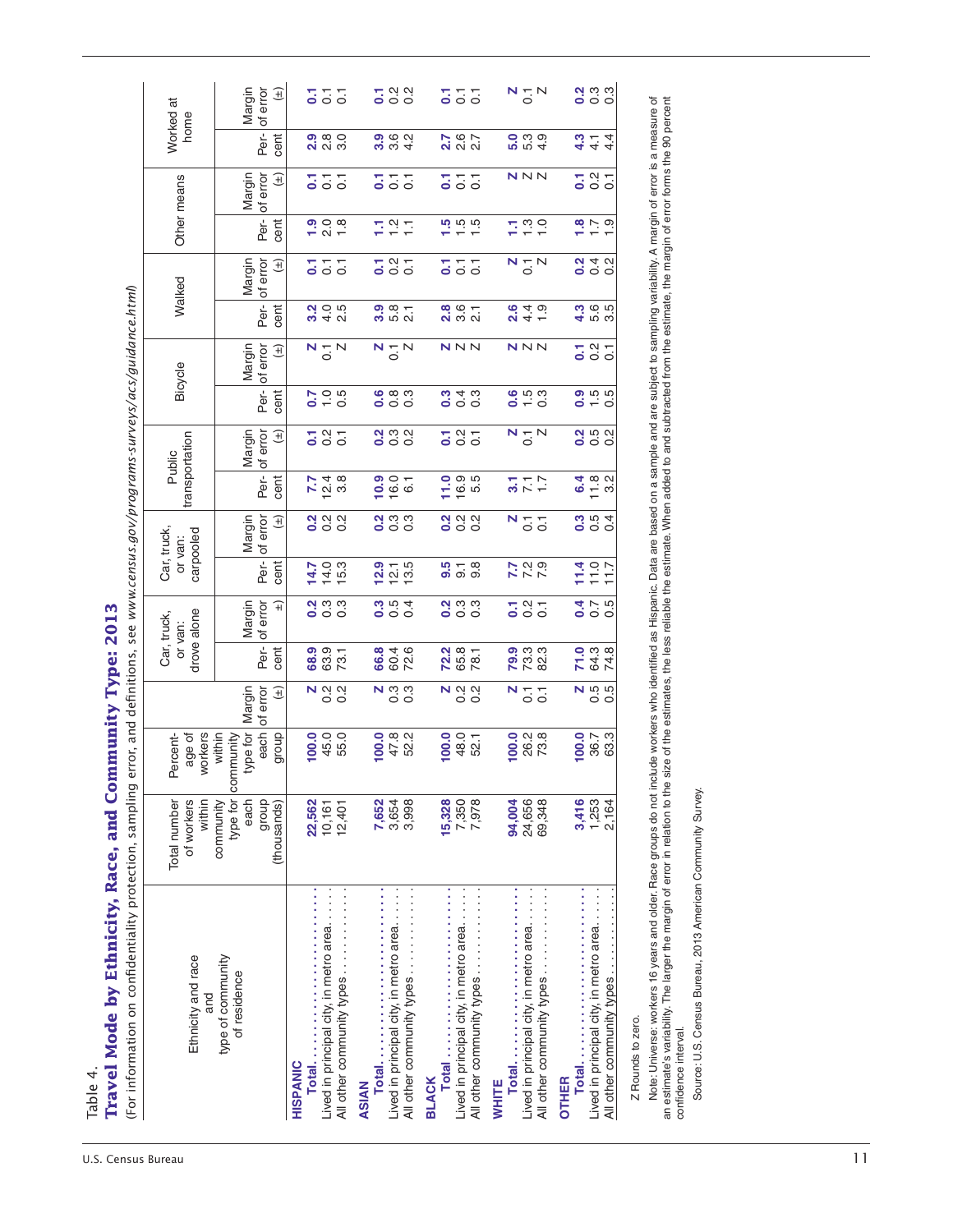|                    |                                                                                                                                                                                                                                                                                                                                                                                            |                     | All workers          |                                 |                 | Hispanic workers     |                   |                 | Non-Hispanic workers      |                                                                   |
|--------------------|--------------------------------------------------------------------------------------------------------------------------------------------------------------------------------------------------------------------------------------------------------------------------------------------------------------------------------------------------------------------------------------------|---------------------|----------------------|---------------------------------|-----------------|----------------------|-------------------|-----------------|---------------------------|-------------------------------------------------------------------|
|                    | Industry                                                                                                                                                                                                                                                                                                                                                                                   | Number              |                      |                                 | Number          |                      |                   | Number          |                           |                                                                   |
|                    |                                                                                                                                                                                                                                                                                                                                                                                            | of workers          |                      | Margin                          | of workers      |                      | Margin            | of workers      |                           | Margin                                                            |
|                    |                                                                                                                                                                                                                                                                                                                                                                                            | thou-<br>sands)     | Percent<br>carpooled | of error<br>Đ                   | thou-<br>sands) | Percent<br>carpooled | of error<br>Đ     | thou-<br>sands) | Percent<br>carpooled      | of error<br>Đ                                                     |
|                    | Total.                                                                                                                                                                                                                                                                                                                                                                                     | 13,387              | 9.4                  | 5                               | 3,321           | 14.7                 | $\overline{0}$ .2 | 10,066          | 8.4                       | $\overline{\mathbf{c}}$                                           |
|                    |                                                                                                                                                                                                                                                                                                                                                                                            | 1,385               | 15.9                 | $0.\overline{3}$                | 577             | 25.2                 | 0.7               | 808             | 12.6                      |                                                                   |
|                    | $\vdots$<br>$\vdots$<br>Agriculture, forestry, fishing, hunting, and mining                                                                                                                                                                                                                                                                                                                | 395                 | 14.1                 | 0.4                             | 210             | 27.2                 | $\frac{1}{2}$     | 185             | $\overline{9}$ .          |                                                                   |
|                    | ood services.<br>Arts, entertainment, and recreation, and accommodation and f                                                                                                                                                                                                                                                                                                              | 1,576<br>1,492      |                      | $\frac{2}{3}$<br>$\overline{C}$ | 408<br>399      | 13.3<br>17,1         |                   | 1,084<br>1,176  |                           |                                                                   |
|                    | $\frac{1}{2}$<br>Other services, except public administration                                                                                                                                                                                                                                                                                                                              | 670                 |                      | $0.\overline{2}$                | 164             | 12.4                 |                   | 506             | ှ<br>ပြ တံ ထိ<br>ပြ တံ ထိ |                                                                   |
|                    | $\frac{1}{2}$<br>Professional, scientific, and management, and administrative and                                                                                                                                                                                                                                                                                                          |                     |                      |                                 |                 |                      |                   |                 |                           |                                                                   |
|                    |                                                                                                                                                                                                                                                                                                                                                                                            | 1,436               | $\overline{5}$       | Ņ<br>Ö                          | 44              | 18.2                 |                   | 992             |                           | $\overline{C}$                                                    |
|                    |                                                                                                                                                                                                                                                                                                                                                                                            | 2,743               |                      | $\overline{c}$                  |                 | 10.3                 |                   | 2,362           |                           | $\overline{C}$                                                    |
|                    |                                                                                                                                                                                                                                                                                                                                                                                            | 1,393               | 8.4<br>8.4           | $\overline{0}$                  | 381             | 11.4                 | 5<br>1000<br>100  | 1,099           |                           | $\overline{C}$                                                    |
|                    |                                                                                                                                                                                                                                                                                                                                                                                            | 324                 | က္က<br>ထိ ထိ         |                                 | 107             | 15.7                 | $\frac{0}{1}$     | 217             |                           |                                                                   |
|                    |                                                                                                                                                                                                                                                                                                                                                                                            | $\overline{\infty}$ |                      |                                 | $\overline{4}$  | $9.\overline{8}$     | 1.4               | 67              |                           |                                                                   |
|                    | $\vdots$<br>Public administration                                                                                                                                                                                                                                                                                                                                                          | 541                 |                      | cooooo                          | 75              | 9.9                  | 0.6               | 466             | 7.8                       | $\begin{array}{c} 0.000000 \\ 0.000000 \\ 0.00000 \\ \end{array}$ |
|                    | $\frac{1}{2}$<br>Transportation and warehousing, and utilities                                                                                                                                                                                                                                                                                                                             | 535                 |                      |                                 | $19$<br>$32$    | 11.2                 | 0.9               | 416             | $\overline{7}1$           |                                                                   |
|                    | $\vdots$                                                                                                                                                                                                                                                                                                                                                                                   | 204                 |                      |                                 |                 | 9.7                  |                   | 173             | 6.4                       |                                                                   |
|                    | Finance and insurance, and real estate and rental and leasing                                                                                                                                                                                                                                                                                                                              | 612                 | rö.<br>co            | $\overline{C}$                  | 6               | 8.9                  | rö<br>Ö           | 515             | ي<br>0                    |                                                                   |
|                    | Note: Universe: workers 16 years and older. Data are based on a sample and are subject to samplify. A margin of error is a measure of an estimate's variability. The larger the margin of error in relation<br>to the size of the estimates, the less reliable the estimate. When added to and subtracted from the estimate, the margin of error forms the 90 percent confidence interval. |                     |                      |                                 |                 |                      |                   |                 |                           |                                                                   |
|                    |                                                                                                                                                                                                                                                                                                                                                                                            |                     |                      |                                 |                 |                      |                   |                 |                           |                                                                   |
|                    | Source: U.S. Census Bureau, 2013 American Community Survey.                                                                                                                                                                                                                                                                                                                                |                     |                      |                                 |                 |                      |                   |                 |                           |                                                                   |
|                    |                                                                                                                                                                                                                                                                                                                                                                                            |                     |                      |                                 |                 |                      |                   |                 |                           |                                                                   |
|                    |                                                                                                                                                                                                                                                                                                                                                                                            |                     |                      |                                 |                 |                      |                   |                 |                           |                                                                   |
|                    |                                                                                                                                                                                                                                                                                                                                                                                            |                     |                      |                                 |                 |                      |                   |                 |                           |                                                                   |
|                    |                                                                                                                                                                                                                                                                                                                                                                                            |                     |                      |                                 |                 |                      |                   |                 |                           |                                                                   |
|                    |                                                                                                                                                                                                                                                                                                                                                                                            |                     |                      |                                 |                 |                      |                   |                 |                           |                                                                   |
|                    |                                                                                                                                                                                                                                                                                                                                                                                            |                     |                      |                                 |                 |                      |                   |                 |                           |                                                                   |
|                    |                                                                                                                                                                                                                                                                                                                                                                                            |                     |                      |                                 |                 |                      |                   |                 |                           |                                                                   |
|                    |                                                                                                                                                                                                                                                                                                                                                                                            |                     |                      |                                 |                 |                      |                   |                 |                           |                                                                   |
|                    |                                                                                                                                                                                                                                                                                                                                                                                            |                     |                      |                                 |                 |                      |                   |                 |                           |                                                                   |
|                    |                                                                                                                                                                                                                                                                                                                                                                                            |                     |                      |                                 |                 |                      |                   |                 |                           |                                                                   |
|                    |                                                                                                                                                                                                                                                                                                                                                                                            |                     |                      |                                 |                 |                      |                   |                 |                           |                                                                   |
|                    |                                                                                                                                                                                                                                                                                                                                                                                            |                     |                      |                                 |                 |                      |                   |                 |                           |                                                                   |
|                    |                                                                                                                                                                                                                                                                                                                                                                                            |                     |                      |                                 |                 |                      |                   |                 |                           |                                                                   |
| U.S. Census Bureau |                                                                                                                                                                                                                                                                                                                                                                                            |                     |                      |                                 |                 |                      |                   |                 |                           |                                                                   |
|                    |                                                                                                                                                                                                                                                                                                                                                                                            |                     |                      |                                 |                 |                      |                   |                 |                           |                                                                   |
|                    |                                                                                                                                                                                                                                                                                                                                                                                            |                     |                      |                                 |                 |                      |                   |                 |                           |                                                                   |
|                    |                                                                                                                                                                                                                                                                                                                                                                                            |                     |                      |                                 |                 |                      |                   |                 |                           |                                                                   |
|                    |                                                                                                                                                                                                                                                                                                                                                                                            |                     |                      |                                 |                 |                      |                   |                 |                           |                                                                   |
|                    |                                                                                                                                                                                                                                                                                                                                                                                            |                     |                      |                                 |                 |                      |                   |                 |                           |                                                                   |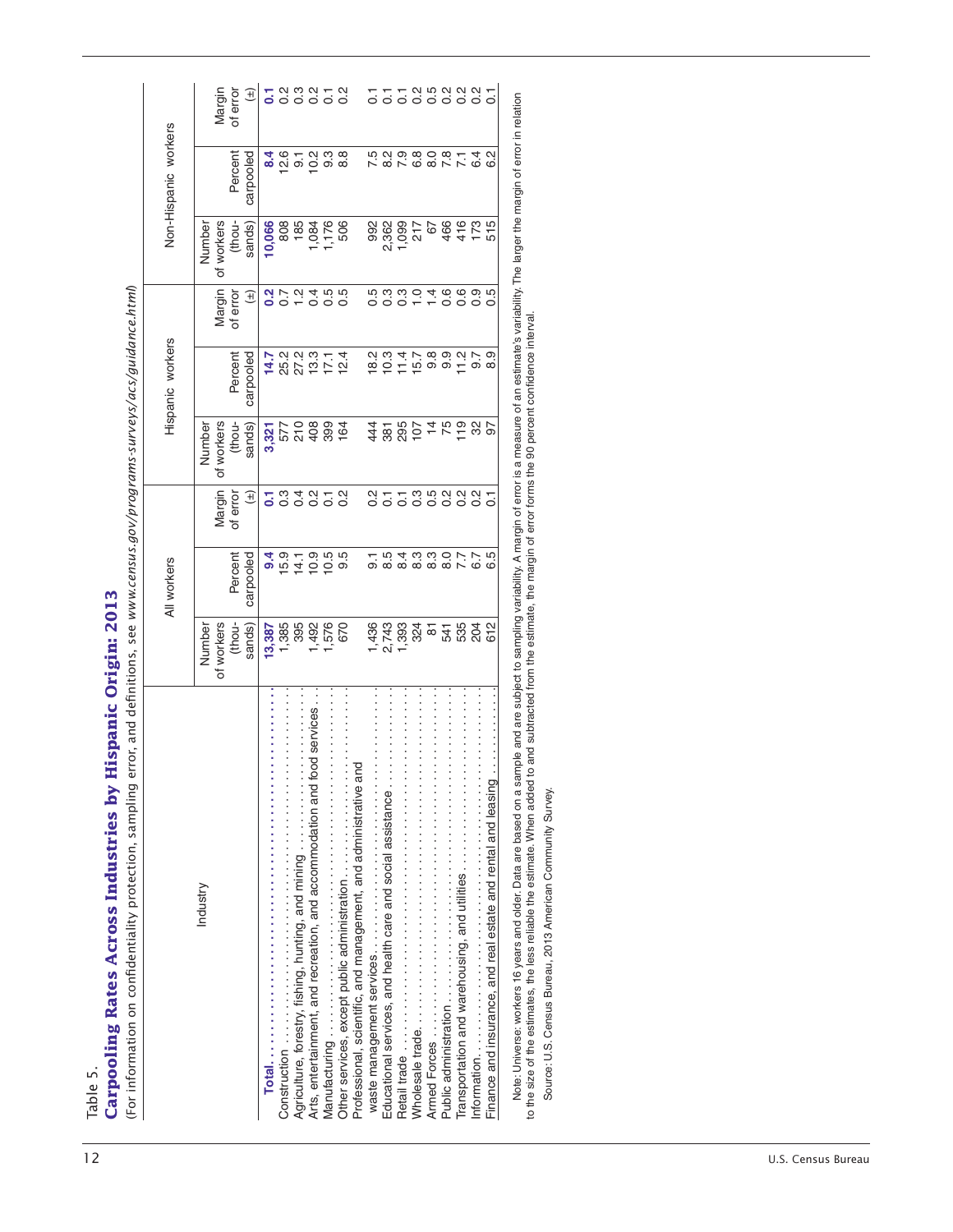

principal city had the highest rate of driving alone at 82.3 percent in 2013, while Asian workers living within a metro area's principal city had the lowest rate at 60.4 percent. Hispanic workers living outside of a principal city showed the highest rate of carpooling at 15.3 percent. For all groups, commuting by public transportation was more common for workers within a metro area's principal city than those living elsewhere. For example, 16.9 percent of Black workers living within principal cities commuted by transit compared with only 5.5 percent of their counterparts living elsewhere. Differences in rates of bicycle commuting between city dwellers and other workers varied considerably across groups. Among White workers living in principal

cities, 1.5 percent commuted by bicycle, compared with only 0.3 percent of those living in all other community types.

Table 5 shows rates of carpooling by Hispanic origin and industry for 2013. Among all workers, those in the construction industry showed the highest rates of carpooling in 2013 at 15.9 percent, followed by agriculture, forestry, fishing, hunting, and mining at 14.1 percent. Among Hispanic workers in these industries, about 1 in 4 carpooled to work. Workers in information, finance and insurance, real estate, and rental and leasing showed the lowest rate of carpooling at 6.7 percent and 6.5 percent, respectively.

Travel patterns also vary by foreign-born status. Figure 8 shows

that in 2013, foreign-born workers were less likely than native-born workers to drive alone to work, at 65 percent and 79 percent, respectively. Between 2006 and 2013, native- and foreign-born workers showed a small increase in driving alone to work. Foreign-born workers were more likely than native-born workers to carpool to work in 2013 at 14 percent and 8 percent, respectively. Rates of carpooling declined for both groups between 2006 and 2013.

Table 6 takes a closer look at variation in travel mode among foreign-born workers, differentiating by place of birth and current type of community. Travel patterns across foreign-born groups are closely linked to both differences in sociodemographic characteristics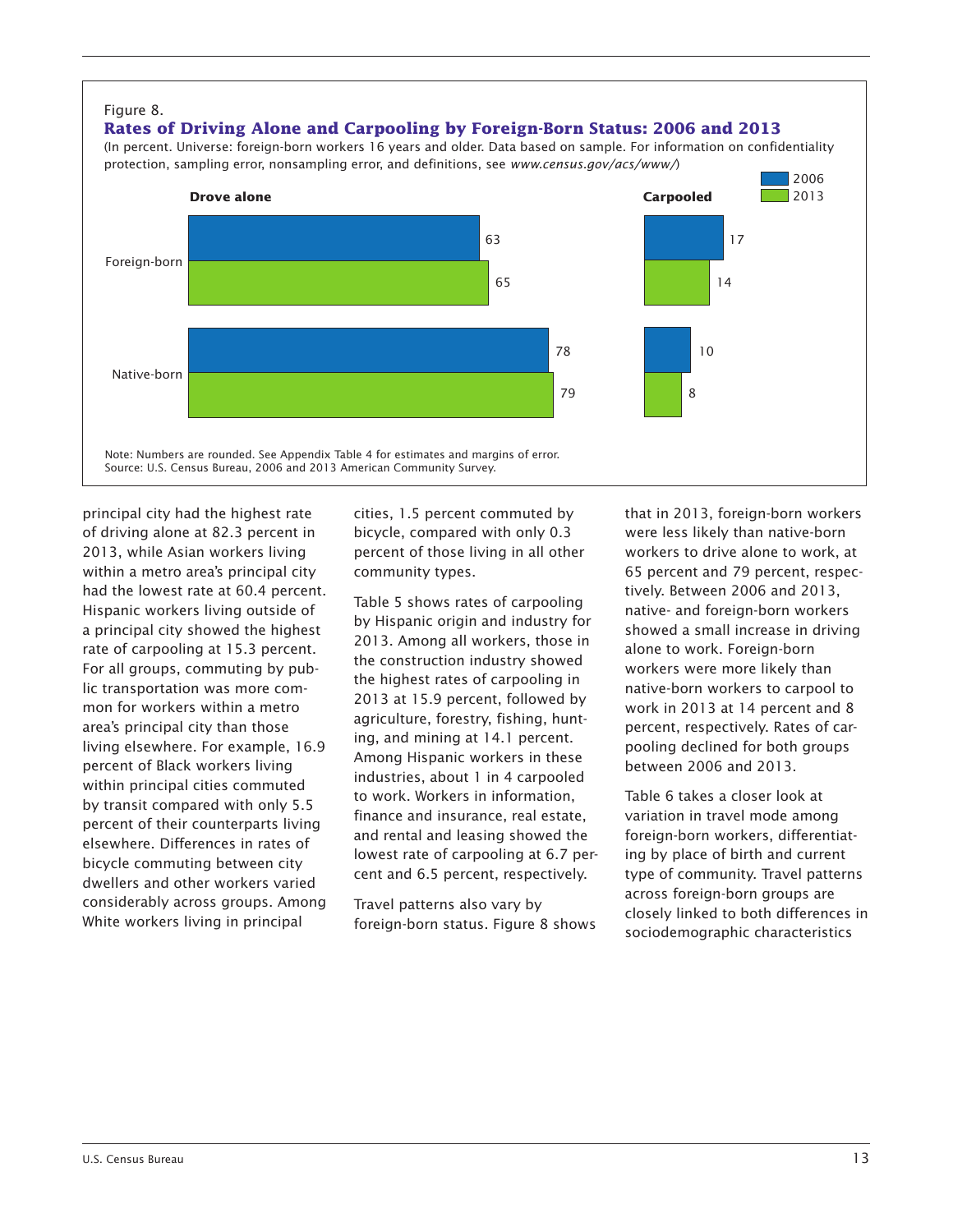| Percent<br>3<br>2 2<br>2 3<br>$\frac{1}{3}$ $\frac{3}{3}$<br>$3.\overline{7}$<br>$4.\overline{5}$<br>$\frac{1}{3}$ 3<br>0.<br>2. 0<br>6.5<br>6.6<br>$\frac{1}{8.6}$<br>ဝ ၈<br>$09$<br>$49$<br><b>ေ</b> က<br>m σ<br>0.5<br>0.200<br>$\frac{7}{0}$ 3<br>0.4<br>0.300<br>Margin<br>of error<br>$\widehat{H}$<br>$\frac{4}{0}$ $\frac{3}{0}$<br>$\frac{2}{0}$ $\frac{1}{0}$<br>$\overline{5}$ $\overline{5}$<br>o o<br>error in relation to the size of the estimates, the less reliable the estimate. When added to and subtracted from the estimate, the margin of error forms the 90 percent confidence interval.<br>$\frac{15}{3}$ 1<br>$2.2$<br>$-1.2$<br>$\frac{15}{15}$<br>8<br>2. 0<br>2.5<br>2.1<br>212<br>$\frac{0}{1}$<br>Percent<br>$\frac{2}{1}$ $\frac{1}{1}$<br>17<br>Margin<br>of error<br>0.200<br>004<br>0.200<br>0.5<br>0.0<br>$\frac{5}{10}$<br>$0.\overline{3}$<br>$\widehat{H}$<br>0.4<br>0.200<br>0.2<br>$4.5$<br>$3.3$<br>$780$<br>2.0<br>က္ က္<br>Percent<br>$4.2$<br>2.7<br>5.6<br>2.1<br>5.7<br>2.2<br>6.0<br>0.0<br>4 ರಿ.<br>೧ ರ<br>တ္ က္<br>ம் வ<br>ம் வ<br>$(\pm)$<br>Margin<br>of error<br>$\frac{1}{0}$<br>$\begin{array}{c} 0.3 \\ 0.3 \end{array}$<br>$\frac{2}{0}$ $\frac{1}{0}$<br>5<br>0.2<br>$\frac{2}{0}$ .<br>$\frac{1}{2}$ 0.6<br>$\overline{5}$ $\overline{5}$<br>$\overline{0}$ $\overline{1}$<br>$\overline{0}$ $\overline{1}$<br>Percent<br>$\frac{7}{0}$ 3<br>ro ci<br>$\frac{15}{10}$<br>က ဟ<br>$\frac{0}{0}$ 0.<br>$24$ $\overline{0}$<br>4. 0.<br>2. 0<br>4 ო<br>$\frac{0}{0}$ 4<br>0 0<br>N O<br>ခဲ့ ခ<br>$\widehat{H}$<br>0.2<br>0.0<br>0.5<br>0.5<br>0.5<br>0.0<br>0.5<br>1.5<br>$0.7$<br>0.3<br>$\frac{4}{4}$ 5<br>$\frac{1}{1}$ .5<br>Margin<br>of error<br>$\frac{1}{1}$ .7<br>Percent<br>$15.5$<br>$4.8$<br>$\frac{0.4}{7.4}$<br>$15.1$<br>6.0<br>35.2<br>7.0<br>$17.1$<br>7.6<br>$\frac{184}{4}$<br>် ၁<br>၁ လ<br>11.8<br>7.0<br>27.7<br>$\overline{3}$<br>$\bigoplus$<br>$0.7$<br>0.8<br>0.4<br>0.6<br>0.6<br>0.9<br>0.5<br>0.0<br>၀ ၀<br>၀ ၀<br>Margin<br>of error<br>0.4<br>2.7<br>2.0<br>$\frac{7}{0}$<br>Percent<br>$18.9$<br>20.9<br>00<br>00<br>00<br>$12.9$<br>$13.9$<br>$\frac{6}{9}$<br>$\frac{0}{9}$<br>$17.3$<br>19.7<br>$\frac{2}{8}$ .7<br>$10.5$<br>$11.9$<br>$10.4$<br>$12.6$<br>7.4<br>5<br>5<br>5<br>5<br>0.6<br>6<br>0 0<br>ထက္<br>ကက<br>$(\pm)$<br>$\frac{0}{0}$ .<br>$\frac{2}{1}$ $\frac{1}{1}$<br>2.300<br>$\frac{2}{1}$ $\frac{1}{1}$<br>Margin<br>of error<br>$\frac{4}{1}$ $\frac{6}{1}$<br>0 0<br>Percent<br>63.1<br>75.8<br>61.0<br>72.2<br>45.3<br>74.9<br>54.3<br>62.5<br>63.0<br>68.0<br>62.7<br>76.7<br>56.3<br>71.0<br>49.9<br>71.2<br>56.1<br>76.8<br>of workers in<br>dionb<br>994<br>(thousands)<br>719<br>536<br>552<br>1,226<br>1,415<br>3,243<br>3,566<br>950<br>969<br>1,006<br>160<br>263<br>88<br>3,191<br>1,107<br>3,671<br>Principal city within metro area<br>Principal city within metro area<br>type of community of residence<br>Principal city within metro area<br>Principal city within metro area<br>Principal city within metro area<br>Principal city within metro area<br>All other community types<br>All other community types<br>All other community types<br>All other community types<br>Principal city within metro area<br>Principal city within metro area<br>North America (remainder)<br>All other community types.<br>Principal city within metro.<br>All other community types.<br>All other community types.<br>All other community types.<br>All other community types.<br>Oceania and At Sea<br><b>Central America</b><br><b>South America</b><br>Caribbean<br>Europe<br><b>Mexico</b><br><b>Africa</b><br>Asia | Note: Universe: foreign-born workers 16 years and older. Data are based on a sample and are subject to sampling variability. A margin of error is a measure of an estimate's variability. The larger the margin of<br>Source: U.S. Census Bureau, 2013 American Community Survey. | Place of birth and |                     | drove alone<br>Car, truck,<br>or van: | Car, truck,<br>carpooled<br>or van: | transportation | Public | Bicycle | Walked | Other means | Worked at home |                                     |
|--------------------------------------------------------------------------------------------------------------------------------------------------------------------------------------------------------------------------------------------------------------------------------------------------------------------------------------------------------------------------------------------------------------------------------------------------------------------------------------------------------------------------------------------------------------------------------------------------------------------------------------------------------------------------------------------------------------------------------------------------------------------------------------------------------------------------------------------------------------------------------------------------------------------------------------------------------------------------------------------------------------------------------------------------------------------------------------------------------------------------------------------------------------------------------------------------------------------------------------------------------------------------------------------------------------------------------------------------------------------------------------------------------------------------------------------------------------------------------------------------------------------------------------------------------------------------------------------------------------------------------------------------------------------------------------------------------------------------------------------------------------------------------------------------------------------------------------------------------------------------------------------------------------------------------------------------------------------------------------------------------------------------------------------------------------------------------------------------------------------------------------------------------------------------------------------------------------------------------------------------------------------------------------------------------------------------------------------------------------------------------------------------------------------------------------------------------------------------------------------------------------------------------------------------------------------------------------------------------------------------------------------------------------------------------------------------------------------------------------------------------------------------------------------------------------------------------------------------------------------------------------------------------------------------------------------------------------------------------------------------------------------------------------------------------------------------------------------------------------------------------------------------------------------------------------------------------------------------------------------------------------------------------------------------------------------------------------------------------------------------------------------------------------------------------------------------------------------------------------------------------------------------------------------------------------------------------------------------------------------------------------------|-----------------------------------------------------------------------------------------------------------------------------------------------------------------------------------------------------------------------------------------------------------------------------------|--------------------|---------------------|---------------------------------------|-------------------------------------|----------------|--------|---------|--------|-------------|----------------|-------------------------------------|
|                                                                                                                                                                                                                                                                                                                                                                                                                                                                                                                                                                                                                                                                                                                                                                                                                                                                                                                                                                                                                                                                                                                                                                                                                                                                                                                                                                                                                                                                                                                                                                                                                                                                                                                                                                                                                                                                                                                                                                                                                                                                                                                                                                                                                                                                                                                                                                                                                                                                                                                                                                                                                                                                                                                                                                                                                                                                                                                                                                                                                                                                                                                                                                                                                                                                                                                                                                                                                                                                                                                                                                                                                                            |                                                                                                                                                                                                                                                                                   |                    | <b>Total number</b> |                                       |                                     |                |        |         |        |             |                | Margin<br>of error<br>$\widehat{H}$ |
|                                                                                                                                                                                                                                                                                                                                                                                                                                                                                                                                                                                                                                                                                                                                                                                                                                                                                                                                                                                                                                                                                                                                                                                                                                                                                                                                                                                                                                                                                                                                                                                                                                                                                                                                                                                                                                                                                                                                                                                                                                                                                                                                                                                                                                                                                                                                                                                                                                                                                                                                                                                                                                                                                                                                                                                                                                                                                                                                                                                                                                                                                                                                                                                                                                                                                                                                                                                                                                                                                                                                                                                                                                            |                                                                                                                                                                                                                                                                                   |                    |                     |                                       |                                     |                |        |         |        |             |                | 0.5                                 |
|                                                                                                                                                                                                                                                                                                                                                                                                                                                                                                                                                                                                                                                                                                                                                                                                                                                                                                                                                                                                                                                                                                                                                                                                                                                                                                                                                                                                                                                                                                                                                                                                                                                                                                                                                                                                                                                                                                                                                                                                                                                                                                                                                                                                                                                                                                                                                                                                                                                                                                                                                                                                                                                                                                                                                                                                                                                                                                                                                                                                                                                                                                                                                                                                                                                                                                                                                                                                                                                                                                                                                                                                                                            |                                                                                                                                                                                                                                                                                   |                    |                     |                                       |                                     |                |        |         |        |             |                | 0.200                               |
|                                                                                                                                                                                                                                                                                                                                                                                                                                                                                                                                                                                                                                                                                                                                                                                                                                                                                                                                                                                                                                                                                                                                                                                                                                                                                                                                                                                                                                                                                                                                                                                                                                                                                                                                                                                                                                                                                                                                                                                                                                                                                                                                                                                                                                                                                                                                                                                                                                                                                                                                                                                                                                                                                                                                                                                                                                                                                                                                                                                                                                                                                                                                                                                                                                                                                                                                                                                                                                                                                                                                                                                                                                            |                                                                                                                                                                                                                                                                                   |                    |                     |                                       |                                     |                |        |         |        |             |                | 0.3<br>0.0                          |
|                                                                                                                                                                                                                                                                                                                                                                                                                                                                                                                                                                                                                                                                                                                                                                                                                                                                                                                                                                                                                                                                                                                                                                                                                                                                                                                                                                                                                                                                                                                                                                                                                                                                                                                                                                                                                                                                                                                                                                                                                                                                                                                                                                                                                                                                                                                                                                                                                                                                                                                                                                                                                                                                                                                                                                                                                                                                                                                                                                                                                                                                                                                                                                                                                                                                                                                                                                                                                                                                                                                                                                                                                                            |                                                                                                                                                                                                                                                                                   |                    |                     |                                       |                                     |                |        |         |        |             |                | 0.4                                 |
|                                                                                                                                                                                                                                                                                                                                                                                                                                                                                                                                                                                                                                                                                                                                                                                                                                                                                                                                                                                                                                                                                                                                                                                                                                                                                                                                                                                                                                                                                                                                                                                                                                                                                                                                                                                                                                                                                                                                                                                                                                                                                                                                                                                                                                                                                                                                                                                                                                                                                                                                                                                                                                                                                                                                                                                                                                                                                                                                                                                                                                                                                                                                                                                                                                                                                                                                                                                                                                                                                                                                                                                                                                            |                                                                                                                                                                                                                                                                                   |                    |                     |                                       |                                     |                |        |         |        |             |                | 0.3<br>0.0                          |
|                                                                                                                                                                                                                                                                                                                                                                                                                                                                                                                                                                                                                                                                                                                                                                                                                                                                                                                                                                                                                                                                                                                                                                                                                                                                                                                                                                                                                                                                                                                                                                                                                                                                                                                                                                                                                                                                                                                                                                                                                                                                                                                                                                                                                                                                                                                                                                                                                                                                                                                                                                                                                                                                                                                                                                                                                                                                                                                                                                                                                                                                                                                                                                                                                                                                                                                                                                                                                                                                                                                                                                                                                                            |                                                                                                                                                                                                                                                                                   |                    |                     |                                       |                                     |                |        |         |        |             |                | 0.200                               |
|                                                                                                                                                                                                                                                                                                                                                                                                                                                                                                                                                                                                                                                                                                                                                                                                                                                                                                                                                                                                                                                                                                                                                                                                                                                                                                                                                                                                                                                                                                                                                                                                                                                                                                                                                                                                                                                                                                                                                                                                                                                                                                                                                                                                                                                                                                                                                                                                                                                                                                                                                                                                                                                                                                                                                                                                                                                                                                                                                                                                                                                                                                                                                                                                                                                                                                                                                                                                                                                                                                                                                                                                                                            |                                                                                                                                                                                                                                                                                   |                    |                     |                                       |                                     |                |        |         |        |             |                | $\frac{8}{2}$<br>H                  |
|                                                                                                                                                                                                                                                                                                                                                                                                                                                                                                                                                                                                                                                                                                                                                                                                                                                                                                                                                                                                                                                                                                                                                                                                                                                                                                                                                                                                                                                                                                                                                                                                                                                                                                                                                                                                                                                                                                                                                                                                                                                                                                                                                                                                                                                                                                                                                                                                                                                                                                                                                                                                                                                                                                                                                                                                                                                                                                                                                                                                                                                                                                                                                                                                                                                                                                                                                                                                                                                                                                                                                                                                                                            |                                                                                                                                                                                                                                                                                   |                    |                     |                                       |                                     |                |        |         |        |             |                | $\frac{1}{1}$ .5                    |
|                                                                                                                                                                                                                                                                                                                                                                                                                                                                                                                                                                                                                                                                                                                                                                                                                                                                                                                                                                                                                                                                                                                                                                                                                                                                                                                                                                                                                                                                                                                                                                                                                                                                                                                                                                                                                                                                                                                                                                                                                                                                                                                                                                                                                                                                                                                                                                                                                                                                                                                                                                                                                                                                                                                                                                                                                                                                                                                                                                                                                                                                                                                                                                                                                                                                                                                                                                                                                                                                                                                                                                                                                                            |                                                                                                                                                                                                                                                                                   |                    |                     |                                       |                                     |                |        |         |        |             |                | 0.5                                 |
|                                                                                                                                                                                                                                                                                                                                                                                                                                                                                                                                                                                                                                                                                                                                                                                                                                                                                                                                                                                                                                                                                                                                                                                                                                                                                                                                                                                                                                                                                                                                                                                                                                                                                                                                                                                                                                                                                                                                                                                                                                                                                                                                                                                                                                                                                                                                                                                                                                                                                                                                                                                                                                                                                                                                                                                                                                                                                                                                                                                                                                                                                                                                                                                                                                                                                                                                                                                                                                                                                                                                                                                                                                            |                                                                                                                                                                                                                                                                                   |                    |                     |                                       |                                     |                |        |         |        |             |                |                                     |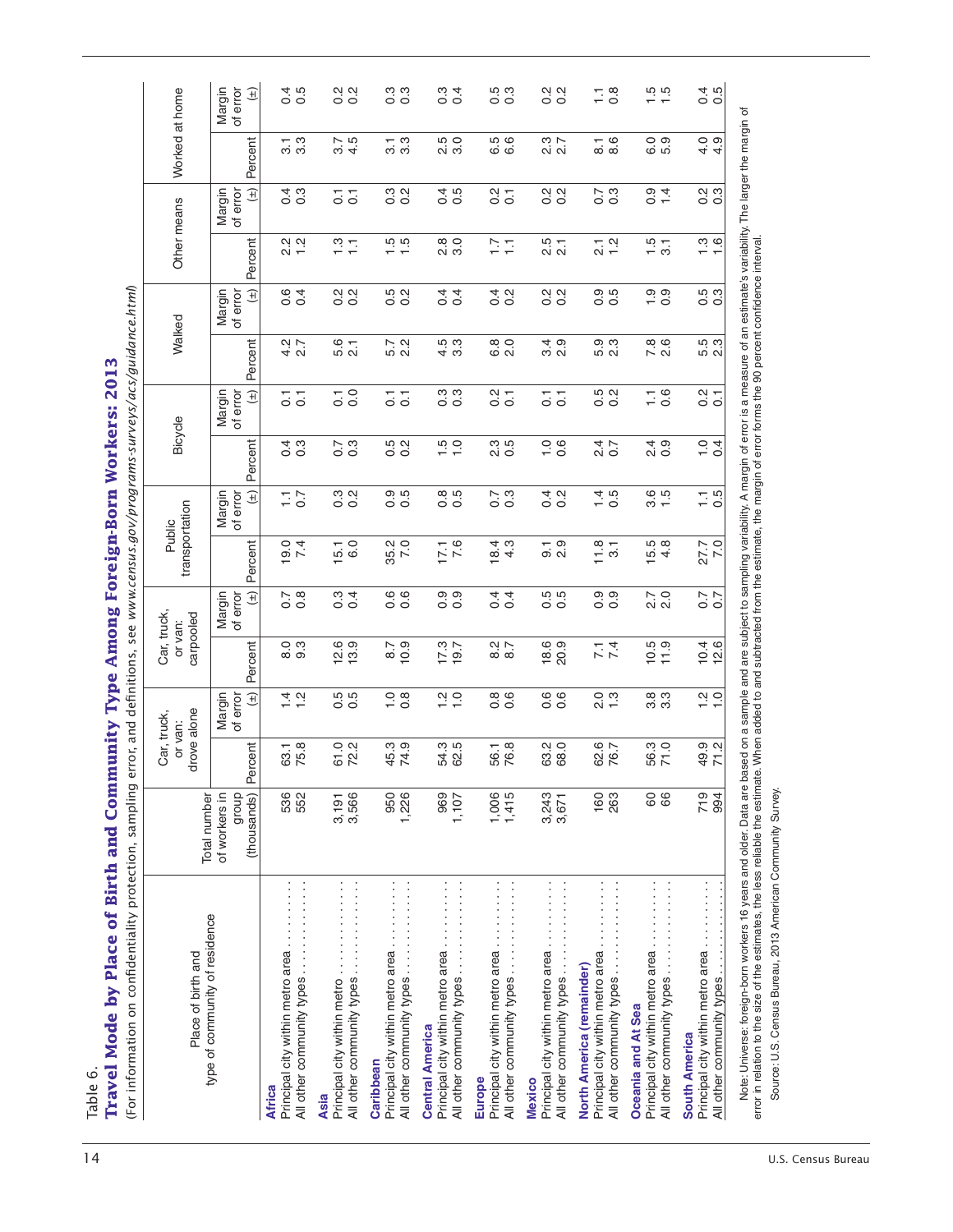

Note: Numbers are rounded. See Appendix Table 4 for estimates and margins of error. Source: U.S. Census Bureau, 2013 American Community Survey.

and residential location.<sup>28</sup> Some groups have disproportionately settled in urban areas, which may increase their likelihood of using a diverse set of travel modes. Among foreign-born workers from the Caribbean who lived in a principal city, 45.3 percent drove alone to work, the lowest rate among groups. Foreign-born workers from Europe, North America, and Africa who lived outside of a principal city had the highest rates of driving alone to work, at 76.8 percent, 76.7 percent, and 75.8 percent,

respectively. Foreign-born workers from Mexico and Central America who lived outside of a principal city had the highest rates of carpooling, at 20.9 percent and 19.7 percent, respectively. Rates of bicycling and walking to work were relatively high among workers from Europe, North America, and Oceania/Born at Sea living in a principal city within a metro area.

Social science research shows that, for several socioeconomic indicators, the foreign-born population increasingly mirrors the native-born population as the number of years spent in the United States increases. Travel behavior is no exception to this

pattern.<sup>29, 30</sup> Figure 9 shows that foreign-born workers had lower rates of driving to work alone than native-born workers in 2013, regardless of year of entry, but the difference generally declines as the number of years spent in the United States increases for foreignborn workers. Among foreign-born newcomers living in principal cities (up to 3 years in the United States), 42 percent drove alone to work, compared with 63 percent among foreign-born workers who had lived

<sup>28</sup> Gil Tal and Susan L. Handy, "Travel Behavior of Immigrants: An Analysis of the 2001 National Household Transportation Survey," *Transport Policy*, 17 (2), 85–93, 2010.

<sup>29</sup> Sungyop Kim, "Immigrants and Transportation: An Analysis of Immigrant Workers' Work Trips," *Cityscape* 11.3, 155–170, 2009.

<sup>30</sup> Daniel G. Chatman, "Explaining the 'Immigrant Effect' on Auto Use: the Influences of Neighborhoods and Preferences," *Transportation*, 41 (3):441–461, 2014.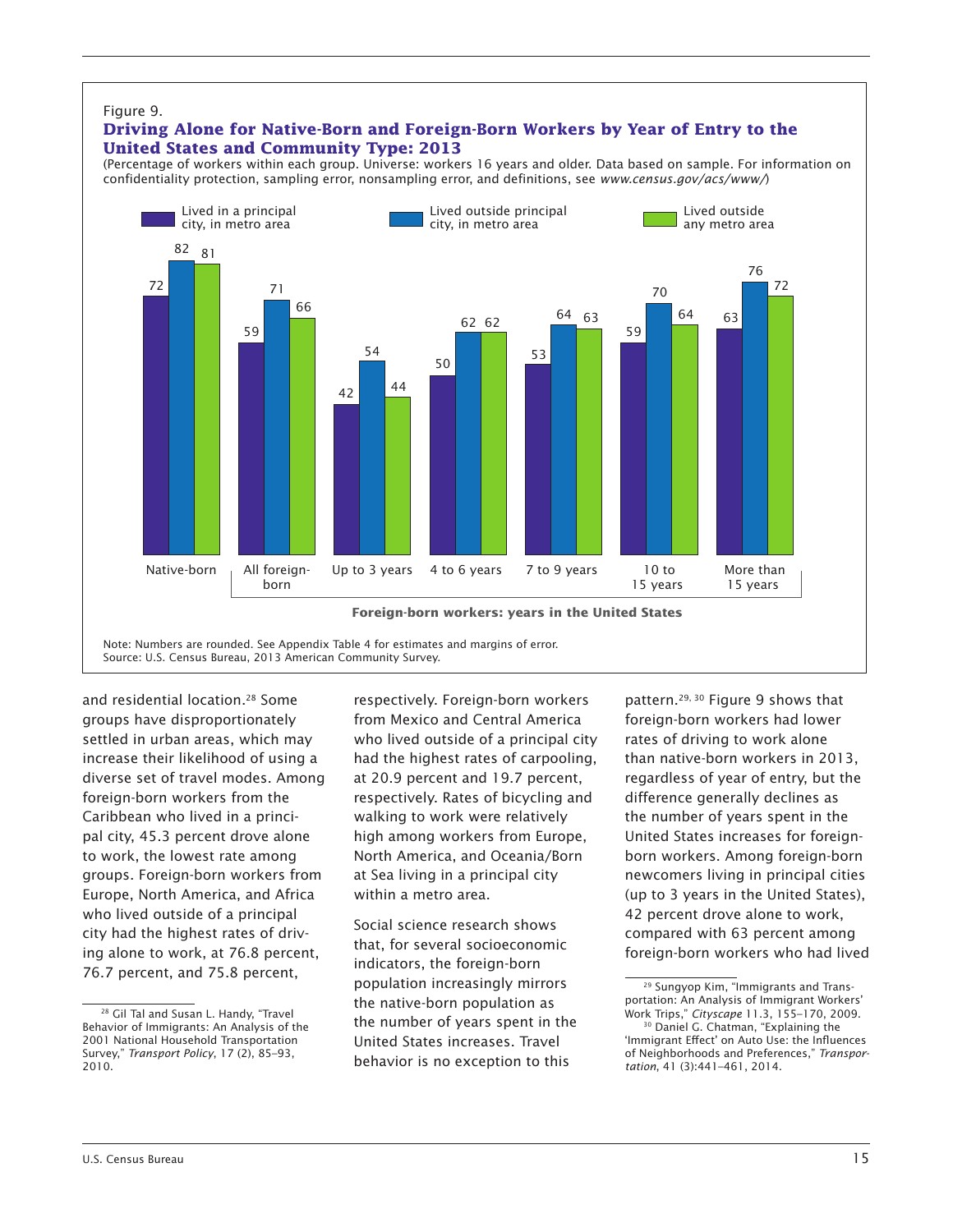

in the United States for more than 15 years. Foreign-born workers in suburbs and outside of metro areas show similar patterns of converging toward the automobile commuting rates of native-born workers within the same type of communities.

Native-born workers showed little variation in commuting by carpool across the three types of residence communities in 2013, whereas the carpooling rate for foreign-born workers living outside of metro areas was about 7 percentage points higher than that of their urban counterparts (Figure 10). Among foreign-born workers, recent arrivals generally had higher rates of carpooling than those who had been in the United States for

several years. Among foreign-born workers living in the United States for 3 years or fewer and living outside of a metro area, about 1 in 4 carpooled to work.

### **VEHICLE AVAILABILITY**

Travel choices are highly influenced by not only a household's access to private means of transportation, but also public infrastructure such as roads, public transportation systems, bicycle lanes, and sidewalks. Most U.S. workers do not have the option of taking a subway to work, but less obvious travel limitations such as perceived monetary, temporal, and safety costs associated using a particular travel mode also influence travel decisions. The ACS asks respondents "How many automobiles, vans, and

trucks of 1-ton capacity or less are kept at home for use by members of this household?" Workers may lack access to a private vehicle for a variety of reasons, such as financial constraints, preference for other modes of travel, or disability that prevents them from driving. Given the high dependence on automobiles within most communities, vehicle availability may play an important role in the overall mobility options of many workers and households.<sup>31</sup>

Figure 11 shows that a plurality of workers, 42 percent in 2013, live in a household with access to two

<sup>&</sup>lt;sup>31</sup> For more information on trends in vehicle availability, see: American Association of State Highway and Transportation Officials, "Commuting in America 2013: Brief 7, Vehicle and Transit Availability," Washington, DC, 2015, <traveltrends.transportation.org>.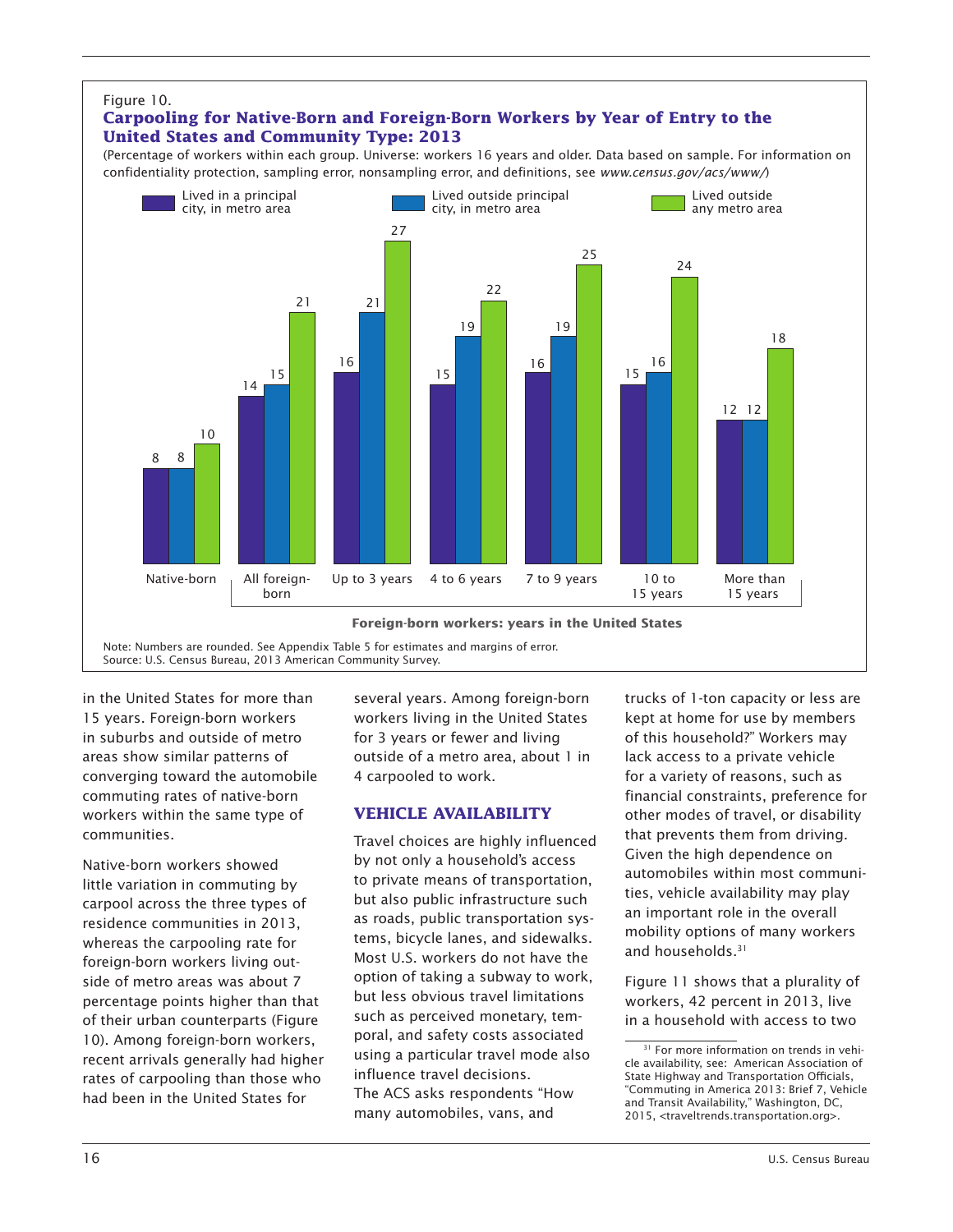#### Figure 11.

### **Number of Vehicles Available by Community Type: 2013**

(Percentage of workers within group. Universe: workers 16 years and older in households. Data based on sample. For information on confidentiality protection, sampling error, nonsampling error, and definitions, see *www.census.gov/acs/www/*)



#### Figure 12.

#### **Workers With No Available Vehicle by Age and City Residence: 2006 and 2013**

(Percentage of workers. Universe: workers in households 16 years and older who did not have access to a vehicle at home. Data based on sample. For information on confidentiality protection, sampling error, nonsampling error, and definitions, see *www.census.gov/acs/www/*)

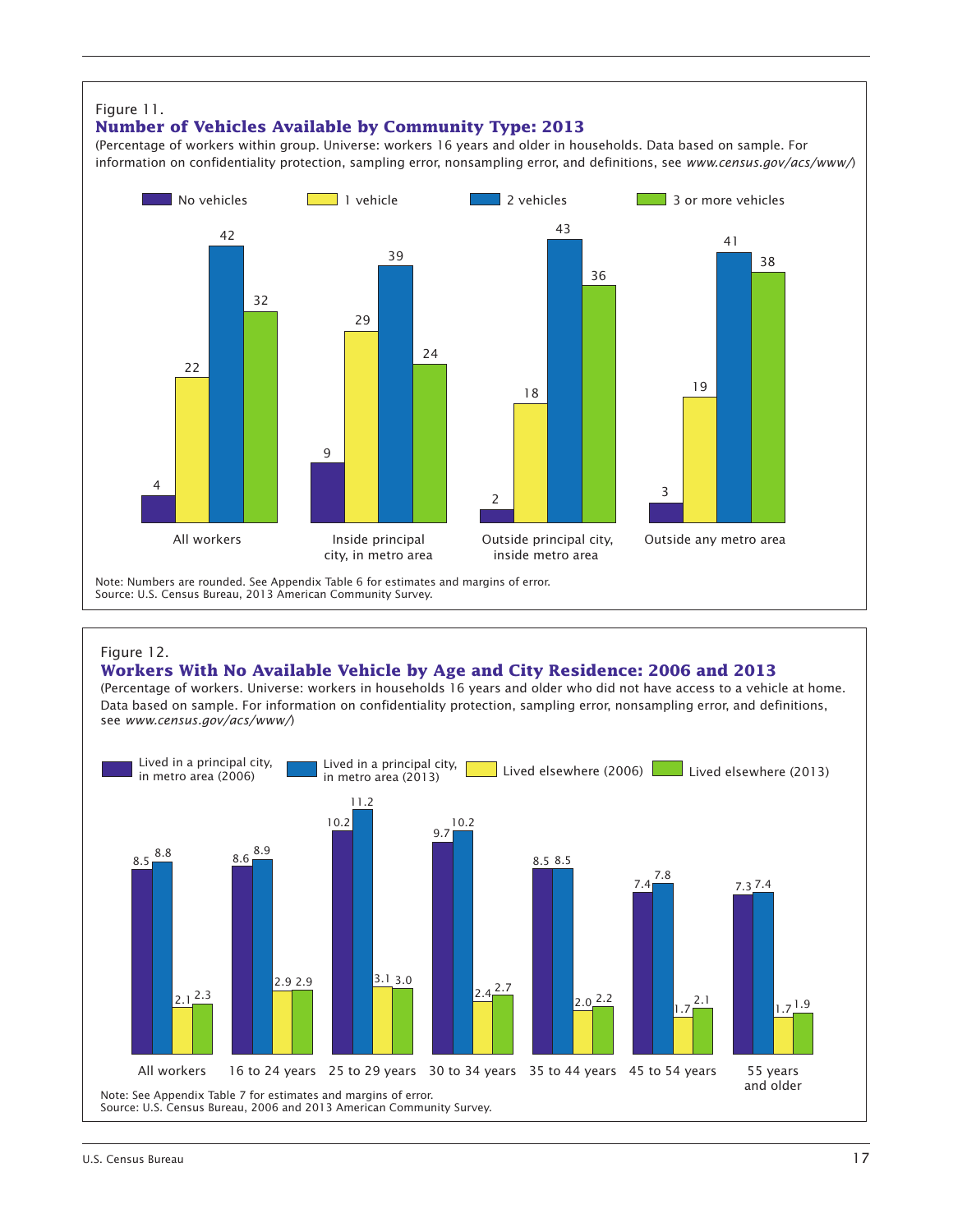#### Table 7. **How Workers With No Access to a Vehicle Get to Work by Earnings Categories and Travel Mode: 2006 and 2013**

(For information on confidentiality protection, sampling error, and definitions, see *www.census.gov/programs-surveys/acs /guidance.html*)

|                                                                                 |             | 2006          |                  |             | 2013          |                  |
|---------------------------------------------------------------------------------|-------------|---------------|------------------|-------------|---------------|------------------|
| Person earnings and travel mode                                                 | Workers     | Percentage of | Margin           | Workers     | Percentage of | Margin           |
|                                                                                 | (thousands) | workers       | of error $(\pm)$ | (thousands) | workers       | of error $(\pm)$ |
| <b>ALL WORKERS LIVING IN HOUSEHOLDS</b>                                         |             |               |                  |             |               |                  |
| Total                                                                           | 5,742       | 100.0         | z                | 6,351       | 100.0         | z                |
| Car, truck, or van: drove alone                                                 | 1,004       | 17.5          | 0.3              | 1,326       | 20.9          | 0.3              |
| Car, truck, or van: carpooled                                                   | 810         | 14.1          | 0.3              | 731         | 11.5          | 0.2              |
|                                                                                 | 2,399       | 41.8          | 0.4              | 2,602       | 41.0          | 0.4              |
| Bicycle                                                                         | 147         | 2.6           | 0.1              | 202         | 3.2           | 0.1              |
|                                                                                 | 871         | 15.2          | 0.3              | 919         | 14.5          | 0.3              |
| Other means $\ldots \ldots \ldots \ldots \ldots \ldots \ldots \ldots$           | 298         | 5.2           | 0.2              | 307         | 4.8           | 0.2              |
| Worked at home                                                                  | 214         | 3.7           | 0.1              | 264         | 4.2           | 0.2              |
| \$0 TO \$24,999                                                                 |             |               |                  |             |               |                  |
|                                                                                 | 3.407       | 100.0         | z                | 3,387       | 100.0         | z                |
| Car, truck, or van: drove alone                                                 | 477         | 14.0          | 0.3              | 614         | 18.1          | 0.4              |
| Car, truck, or van: carpooled                                                   | 588         | 17.3          | 0.4              | 487         | 14.4          | 0.3              |
|                                                                                 | 1,331       | 39.1          | 0.5              | 1,283       | 37.9          | 0.4              |
| $Bicycle \ldots \ldots \ldots \ldots \ldots \ldots \ldots \ldots \ldots \ldots$ | 106         | 3.1           | 0.2              | 120         | 3.5           | 0.2              |
|                                                                                 | 576         | 16.9          | 0.4              | 553         | 16.3          | 0.4              |
|                                                                                 | 199         | 5.8           | 0.3              | 191         | 5.6           | 0.3              |
| Worked at home                                                                  | 130         | 3.8           | 0.2              | 138         | 4.1           | 0.2              |
| \$25,000 TO \$74,999                                                            |             |               |                  |             |               |                  |
| Total                                                                           | 1,925       | 100.0         | z                | 2,256       | 100.0         | z                |
| Car, truck, or van: drove alone                                                 | 437         | 22.7          | 0.5              | 559         | 24.8          | 0.5              |
| Car, truck, or van: carpooled                                                   | 204         | 10.6          | 0.5              | 214         | 9.5           | 0.3              |
|                                                                                 | 876         | 45.5          | 0.6              | 980         | 43.4          | 0.6              |
| Bicycle                                                                         | 37          | 1.9           | 0.2              | 65          | 2.9           | 0.2              |
|                                                                                 | 230         | 11.9          | 0.4              | 265         | 11.7          | 0.4              |
|                                                                                 | 78          | 4.0           | 0.3              | 89          | 3.9           | 0.2              |
| Worked at home                                                                  | 64          | 3.3           | 0.2              | 84          | 3.7           | 0.2              |
| \$75,000 OR MORE                                                                |             |               |                  |             |               |                  |
|                                                                                 | 410         | 100.0         | z                | 708         | 100.0         | z                |
| Car, truck, or van: drove alone                                                 | 90          | 22.0          | 0.9              | 152         | 21.5          | 0.7              |
| Car, truck, or van: carpooled                                                   | 17          | 4.1           | 0.5              | 30          | 4.2           | 0.4              |
|                                                                                 | 192         | 46.8          | 1.4              | 339         | 47.8          | 1.1              |
| $Bicycle.$                                                                      | 4           | 1.1           | 0.3              | 17          | 2.4           | 0.3              |
|                                                                                 | 65          | 15.8          | 0.9              | 101         | 14.3          | 0.7              |
|                                                                                 | 21          | 5.2           | 0.5              | 28          | 3.9           | 0.4              |
| Worked at home                                                                  | 21          | 5.0           | 0.6              | 41          | 5.8           | 0.5              |

Z Rounds to zero.

Note: Universe: workers in households 16 years and older who did not have access to a vehicle at home. Data are based on a sample and are subject to sampling variability. A margin of error is a measure of an estimate's variability. The larger the margin of error in relation to the size of the estimates, the less reliable the estimate. When added to and subtracted from the estimate, the margin of error forms the 90 percent confidence interval.

Source: U.S. Census Bureau, 2006 and 2013 American Community Survey.

vehicles, and only 4 percent have no access to a vehicle at home. Among workers living within cities in metro areas, 9 percent had no vehicle access, compared with 2 percent for those who lived in a suburb and 3 percent for those who lived outside of a metro area in 2013. About 1 out of 4 workers living within a principal city in

a metro area had access to three vehicles or more, compared with 38 percent of workers living outside of a metro area. Just as rates of driving to work vary by age and community type, so do rates of vehicle access (Figure 12). In 2013, 11 percent of workers between the ages of 25 and 29 who lived within principal cities in a metro area

lacked access to a vehicle at home, higher than any other age group. The rate of no vehicle accessibility changed little between 2006 and 2013. Workers aged 25 to 29 experienced the sharpest decline, at just over 1 percentage point.

More than 6 million workers in the United States lack access to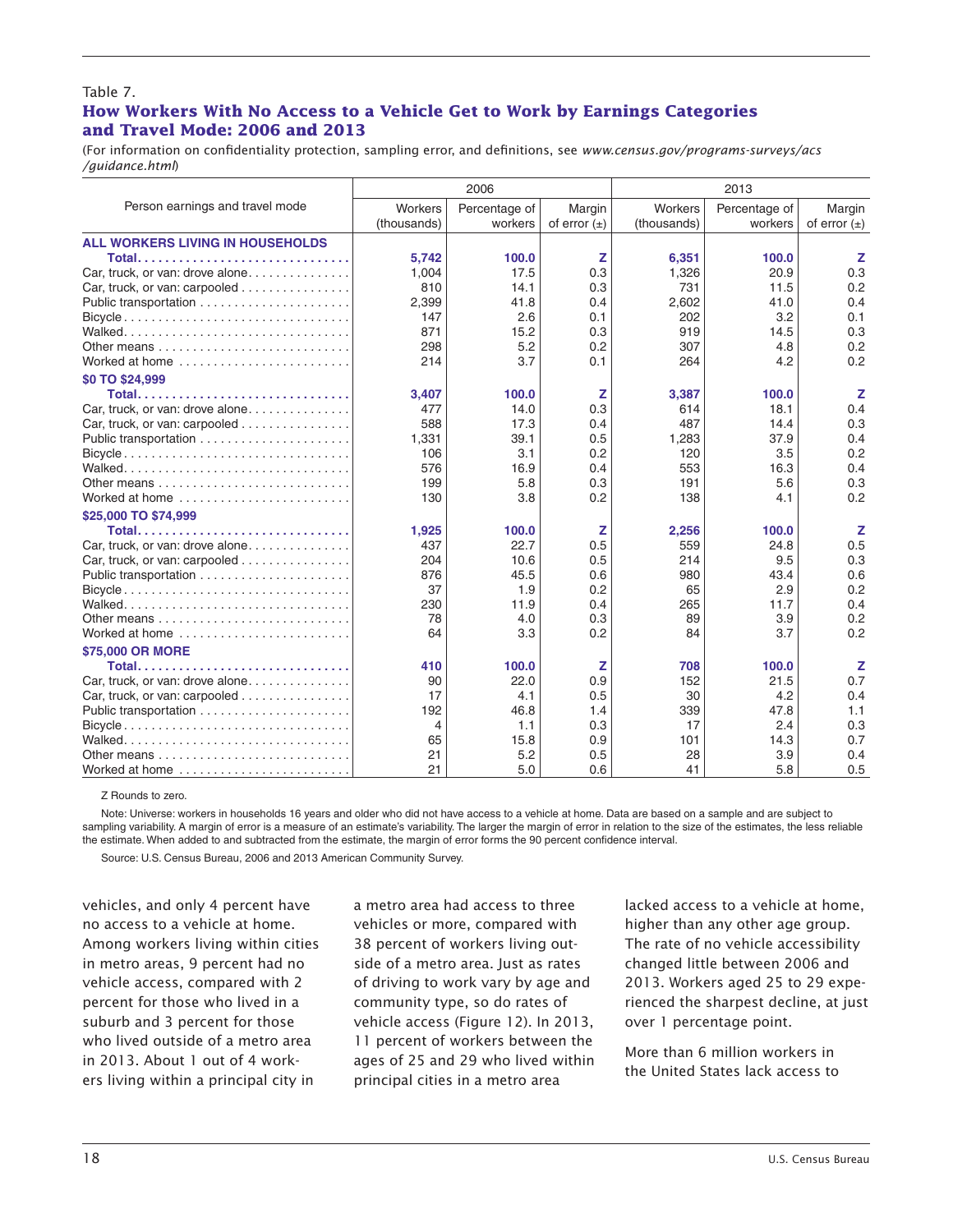a private vehicle at their home.<sup>32</sup> Among them, strategies for getting to work vary according to a number of factors, such as financial constraints, physical ability, distance to work, or the availability of other forms of transportation. Many workers who lack vehicle access also lack access to public transportation, often creating barriers to accessing employment, particularly for low-income workers.<sup>33</sup> Table 7 shows how workers with no available vehicle traveled to work across earnings categories and how this changed between 2006 and 2013. Across all earnings categories, workers who did not have access to a vehicle used public transportation at much higher rates than the 5.2 percent national average. In 2013, workers without vehicle access earning \$75,000 or more, the highest earnings category, were most likely to ride transit to work at 46.8 percent. This may reflect the prevalence of high earners in very large cities with high rates of public transportation usage such as New York, San Francisco, and Washington, DC. Among the highest earners, the rate of bicycle commuting more than doubled between 2006 and 2013, from 1.1 percent to 2.4 percent. The relatively high rate of workers who reported driving alone with no vehicle access is a surprising outcome. In the two highest earning categories, more than 20 percent of workers

reported driving to work alone.<sup>34</sup> Between 2006 and 2013, the rate of working from home and commuting by bicycle increased among workers without vehicle access across all earnings categories.35

Solutions to transportation problems vary across households and communities. The travel concerns of many rural workers may vary dramatically from those of urban workers, and the most efficient travel mode for a 25-year-old living alone may differ from that of a larger household with young children. Overall, commuting patterns have changed only modestly at the national level in recent years, but rates of change are notably higher within certain population subgroups. The higher prevalence of young and urban workers lacking automobile access is consistent with their low rates of automobile commuting within cities. Historically, perhaps driven by necessity, transportation change and innovation has largely occurred within cities. In many ways, recent changes in the landscape of transportation options are no exception. Several cities now offer car sharing and bicycle sharing programs. Mobile apps for smart phones are able to follow public transportation arrivals in real time, eliminating some of the uncertainty typically associated with waiting for buses and trains. On-demand ride-sharing

services that operate similar to taxis have also proliferated in some urban areas. These technological changes offer some insight into the higher rates of declining automobile commuting within cities discussed throughout this report. Other factors, such as demographic changes in the workforce, transportation and housing policies, and changing neighborhood preferences, may also play an important role in people's decisions about how to get to work.

### **CONCLUSION**

Commuting is only one aspect of daily travel, but serves as a critical indicator of changing travel behavior across populations and places. The automobile continues to dominate work-related travel, but the rate of automobile commuting has stabilized in recent years after decades of increase. Since 1980, carpooling has captured a declining share of workers' commutes, while the rate of driving alone increased until 2010, and then changed little thereafter.

Disaggregating the working population reveals differences in commuting patterns across population subgroups. For example, younger workers, those under the age of 35, show lower rates of automobile commuting and sharper declines in automobile commuting in recent years than their older counterparts. The sharpest declines in rates of driving are associated with workers between the ages of 25 to 29, particularly those living in cities where there are more transportation options and more potential for variation in travel mode. The extent to which today's young workers will retain their travel habits as they age will be an important determinant of future travel patterns. Regardless of age, workers living in cities showed sharper declines

<sup>&</sup>lt;sup>32</sup> See American Community Survey Table B08014, 2013 American Community Survey on American Factfinder at <www.Factfinder2 .census.gov>.

<sup>&</sup>lt;sup>33</sup> Adie Tomer and Robert Puentes, "Transit Access and Zero-Vehicle Households," Brookings Institution, Washington, DC, 2011.

<sup>&</sup>lt;sup>34</sup> The ACS question about vehicle availability asks respondents, "How many automobiles, vans, and trucks of 1-ton capacity or less are kept at home for use by members of this household?" Some workers report that they have no vehicle at home, but they drive to work. This combination of responses may result from several possible scenarios. For example, a worker may use a company car, borrow another person's car, have a private driver, have a vehicle of more than 1-ton capacity, or use a car-sharing program. It is also possible that some respondents who do not have access to a vehicle report their commute by some form of transportation, such as vanpool or taxi as a trip made by private vehicle.

<sup>&</sup>lt;sup>35</sup> The rates of working from home for the highest earners were not statistically different between 2006 and 2013.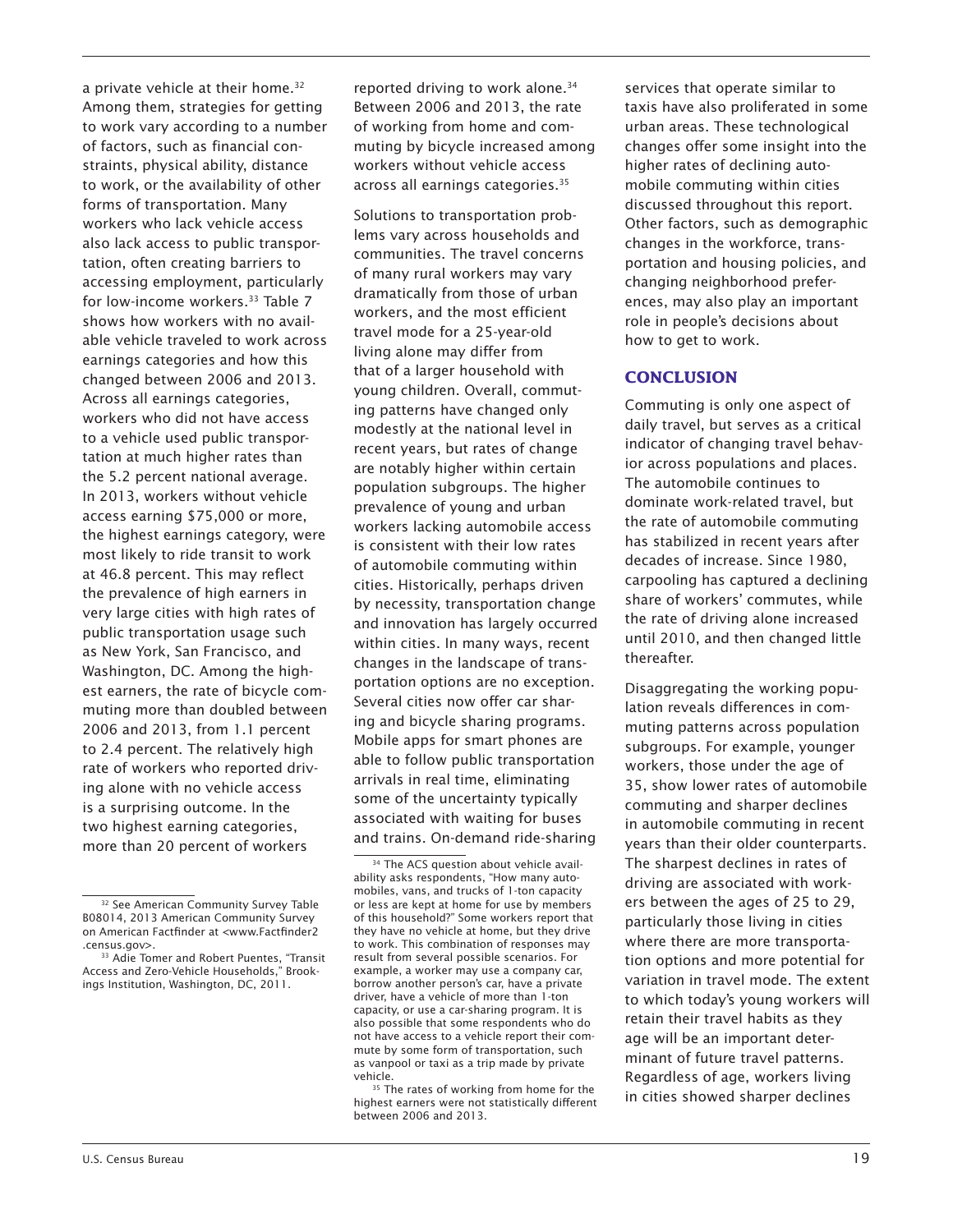in rates of driving to work in recent years than their counterparts living in more suburban communities, or communities outside of a metro area.

Commuting is a local-level phenomenon, so transportation infrastructure, such as highways, transit systems, bicycle lanes, and sidewalks, play some role in influencing travel decisions across households and communities. Individual and household characteristics, such as family structure, financial resources, job type, and housing preferences, all affect decisions about vehicle ownership and commuting choices. While modest shifts away from automobile travel have captured headlines in recent years, the automobile remains the dominant commuting mode among workers in the majority of the nation's communities, even many large cities.

Technological changes will continue to shape the transportation landscape and will influence the relative efficiency and attractiveness of travel options, old and new. Smart phones have provided new ways of utilizing familiar means of travel, such as bicycles and automobiles, in the form of mobile apps. The possibilities for working at home or remotely have expanded across numerous labor market sectors in recent years. Beyond technological changes, many communities have prioritized creating environments with multiple transportation options, including nonmotorized forms of travel, such as bicycling and walking. Travel surveys generally cannot completely capture the rapidly changing and increasingly complex transportation landscape, but the ACS provides valuable insight into the most common commuting modes. The pace of

changes in transportation infrastructure and travel behavior will inevitably vary across communities and demographic groups, as this report shows with the distinct commuting patterns of young and urban workers. As travel patterns evolve, the ACS remains one of our most important tools for tracking local and national changes in how we get to work.

# **SOURCE OF THE ESTIMATES**

The American Community Survey (ACS) is a nationwide survey designed to provide communities with reliable and timely demographic, social, economic, and housing data for congressional districts, counties, places, and other localities every year. It has an annual sample size of about 3.5 million addresses across the United States and Puerto Rico and includes both housing units and group quarters. The ACS is conducted in every county throughout the nation, and every municipio in Puerto Rico, where it is called the Puerto Rico Community Survey. Beginning in 2006, ACS data for 2005 were released for geographic areas with populations of 65,000 and greater. For information on the ACS sample design and other topics, visit <www.census.gov/acs/www>.

## **ACCURACY OF THE ESTIMATES**

The estimates presented in this report are primarily based on the ACS sample interviewed during 2013. The report also includes several estimates from the 2006 ACS for comparison. The estimates based on this sample approximate the actual values and represent the entire U.S. resident household and group quarters populations.

Sampling error is the difference between an estimate based on a sample and the corresponding value that would be obtained if the estimate were based on the entire population (as from a census). Measures of the sampling error are provided in the form of margins of error for all estimates included in this report. All comparative statements in this report have undergone statistical testing, and comparisons are significant at the 90 percent level, unless otherwise noted. In addition to sampling error, nonsampling error may be introduced during any of the operations used to collect and process survey data such as editing, reviewing, or keying data from questionnaires. For more information on sampling and estimation methods, confidentiality protection, and sampling and nonsampling errors, please see the 2013 ACS Accuracy of the Data document located at

<www.census.gov/acs /www/Downloads/data \_documentation/Accuracy /ACS\_Accuracy\_of\_Data\_2013.pdf>.

For more reports related to the commuting patterns of U.S. workers, go to the U.S. Census Bureau's Journey to Work and Migration Statistics Branch Web site, at <www.census.gov/hhes /commuting/>, or contact the Journey to Work and Migration Statistics Branch at 301-763-2454.

# **SUGGESTED CITATION**

McKenzie, Brian, "Who Drives to Work? Commuting by Automobile in the United States, 2013," *American Community Survey Reports*, ACS-32, U.S. Census Bureau, Washington, DC, 2015.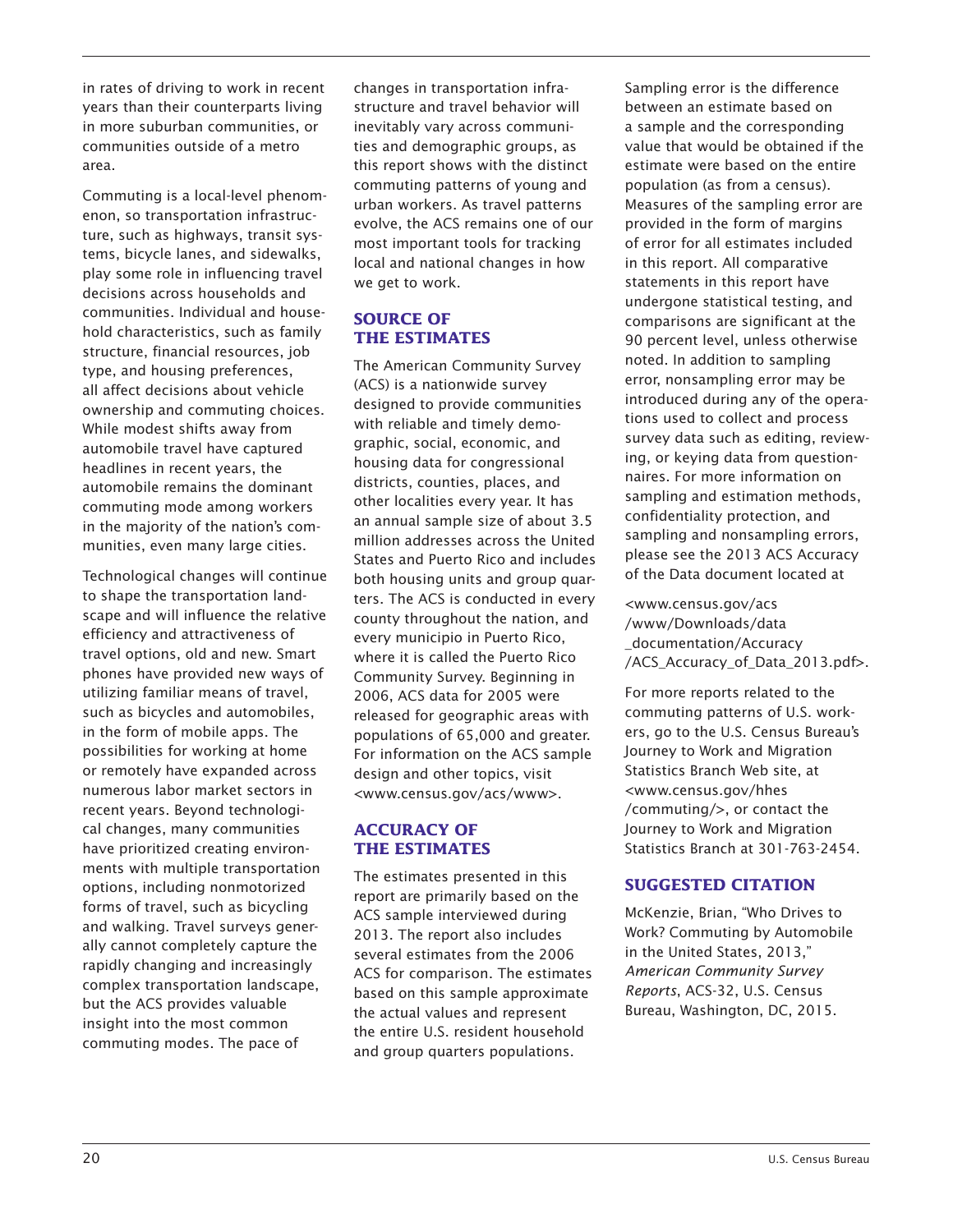#### Appendix Table 1. **Commuting by Automobile by Community Type and Travel Mode: 2006 and 2013**

(For information on confidentiality protection, sampling error, and definitions, see *www.census.gov/programs-surveys/acs /guidance.html*)

|                                                                       |                | 2006          |               |             | 2013          |               |
|-----------------------------------------------------------------------|----------------|---------------|---------------|-------------|---------------|---------------|
| Community type and<br>travel mode                                     | <b>Workers</b> | Percentage of | Margin of     | Workers     | Percentage of | Margin of     |
|                                                                       | (thousands)    | workers       | error $(\pm)$ | (thousands) | workers       | error $(\pm)$ |
| LIVED IN PRINCIPAL CITY, IN METRO AREA                                |                |               |               |             |               |               |
|                                                                       | 44,059         | 100.0         |               | 47,074      | 100.0         | z             |
|                                                                       | 35,247         | 80.0          | 0.1           | 36,851      | 78.3          | 0.1           |
| Drove alone $\dots\dots\dots\dots\dots\dots\dots\dots\dots\dots\dots$ | 30.453         | 69.1          | 0.1           | 32,409      | 68.8          | 0.1           |
| Carpooled                                                             | 4.795          | 10.9          | 0.1           | 4,442       | 9.4           | 0.1           |
|                                                                       | 8,812          | 20.0          | 0.1           | 10,223      | 21.7          | 0.1           |
| LIVED OUTSIDE PRINCIPAL CITY,<br><b>IN METRO AREA</b>                 |                |               |               |             |               |               |
|                                                                       | 72,410         | 100.0         | z             | 76,827      | 100.0         | z             |
|                                                                       | 64,966         | 89.7          | 0.1           | 68,560      | 89.2          | 0.1           |
|                                                                       | 57,533         | 79.5          | 0.1           | 61,586      | 80.2          | 0.1           |
| Carpooled                                                             | 7,433          | 10.3          | 0.1           | 6,974       | 9.1           | 0.1           |
|                                                                       | 7.444          | 10.3          | 0.1           | 8,267       | 10.8          | 0.1           |
| <b>LIVED OUTSIDE ANY METRO AREA</b>                                   |                |               |               |             |               |               |
|                                                                       | 21,796         | 100.0         | z             | 19,062      | 100.0         | z             |
|                                                                       | 19,685         | 90.3          | 0.1           | 17,253      | 90.5          | 0.1           |
| Drove alone $\ldots \ldots \ldots \ldots \ldots \ldots \ldots \ldots$ | 17,060         | 78.3          | 0.1           | 15,283      | 80.2          | 0.1           |
| Carpooled                                                             | 2,624          | 12.0          | 0.1           | 1,970       | 10.3          | 0.1           |
|                                                                       | 2,112          | 9.7           | 0.1           | 1.808       | 9.5           | 0.1           |

Z Rounds to zero.

Note: Universe: workers 16 years and older. Data are based on a sample and are subject to sampling variability. A margin of error is a measure of an estimate's variability. The larger the margin of error in relation to the size of the estimates, the less reliable the estimate. When added to and subtracted from the estimate, the margin of error forms the 90 percent confidence interval. This table corresponds to Figure 4.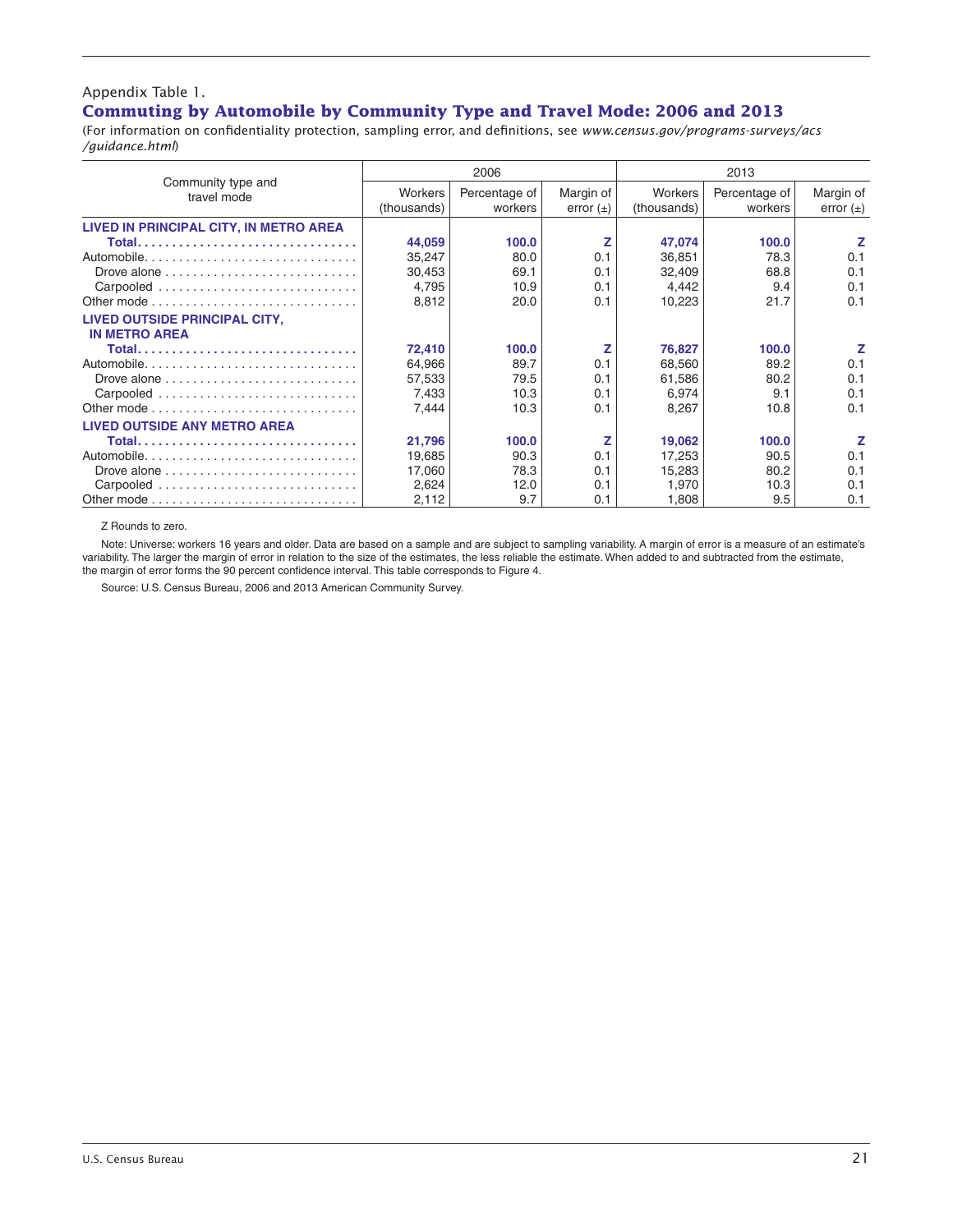### Appendix Table 2. **Commuting Mode by Community Type, Age, and Travel Mode: 2006 and 2013**—Con.

(For information on confidentiality protection, sampling error, and definitions, see *www.census.gov/programs-surveys/acs /guidance.html*)

|                                                                                                                 |                                     | 2006                                         |                               |                                     | 2013                                         |                               |
|-----------------------------------------------------------------------------------------------------------------|-------------------------------------|----------------------------------------------|-------------------------------|-------------------------------------|----------------------------------------------|-------------------------------|
| Type of community, age,<br>and travel mode                                                                      | Number<br>of workers<br>(thousands) | Percentage of<br>all workers<br>within group | Margin<br>of error<br>$(\pm)$ | Number of<br>workers<br>(thousands) | Percentage of<br>all workers<br>within group | Margin<br>of error<br>$(\pm)$ |
| <b>WORKERS WHO LIVED IN A PRINCIPAL CITY,</b><br><b>IN A METRO AREA</b>                                         |                                     |                                              |                               |                                     |                                              |                               |
| All workers within specified community type<br>Carpooled                                                        | 35.247<br>30,453<br>4.795<br>8,812  | 80.0<br>69.1<br>10.9<br>20.0                 | 0.1<br>0.1<br>0.1<br>0.1      | 36,851<br>32,409<br>4.442<br>10,223 | 78.3<br>68.8<br>9.4<br>21.7                  | 0.1<br>0.1<br>0.1<br>0.1      |
| 16 to 24 years<br>Carpooled                                                                                     | 5,073<br>4,103<br>970<br>1,613      | 75.9<br>61.4<br>14.5<br>24.1                 | 0.3<br>0.3<br>0.3<br>0.3      | 4,953<br>4,164<br>789<br>1,781      | 73.6<br>61.8<br>11.7<br>26.4                 | 0.3<br>0.4<br>0.2<br>0.3      |
| 25 to 29 years<br>Carpooled                                                                                     | 4,404<br>3,723<br>681<br>1,059      | 80.6<br>68.1<br>12.5<br>19.4                 | 0.3<br>0.3<br>0.3<br>0.3      | 4,953<br>4,343<br>610<br>1,507      | 76.7<br>67.2<br>9.4<br>23.3                  | 0.3<br>0.3<br>0.2<br>0.3      |
| 30 to 34 years<br>Carpooled                                                                                     | 4,236<br>3,616<br>620<br>1.069      | 79.9<br>68.2<br>11.7<br>20.1                 | 0.3<br>0.3<br>0.3<br>0.3      | 4,638<br>4,067<br>572<br>1,329      | 77.7<br>68.1<br>9.6<br>22.3                  | 0.3<br>0.3<br>0.3<br>0.3      |
| 35 to 44 years<br>Carpooled                                                                                     | 8,490<br>7,394<br>1,096<br>2,026    | 80.7<br>70.3<br>10.4<br>19.3                 | 0.2<br>0.2<br>0.2<br>0.2      | 7,942<br>6,950<br>992<br>2,047      | 79.5<br>69.6<br>9.9<br>20.5                  | 0.3<br>0.3<br>0.2<br>0.3      |
| 45 to 54 years<br>Drove alone $\ldots \ldots \ldots \ldots \ldots \ldots \ldots \ldots \ldots$<br>Carpooled     | 7,628<br>6,742<br>886<br>1,706      | 81.7<br>72.2<br>9.5<br>18.3                  | 0.2<br>0.2<br>0.2<br>0.2      | 7,495<br>6,654<br>841<br>1,814      | 80.5<br>71.5<br>9.0<br>19.5                  | 0.2<br>0.3<br>0.2<br>0.2      |
| 55 years and older<br>Drove alone $\ldots \ldots \ldots \ldots \ldots \ldots \ldots \ldots \ldots$<br>Carpooled | 5,416<br>4,874<br>542<br>1,339      | 80.2<br>72.2<br>8.0<br>19.8                  | 0.3<br>0.3<br>0.2<br>0.3      | 6,869<br>6,231<br>638<br>1,745      | 79.7<br>72.3<br>7.4<br>20.3                  | 0.2<br>0.2<br>0.1<br>0.2      |

See note at end of table.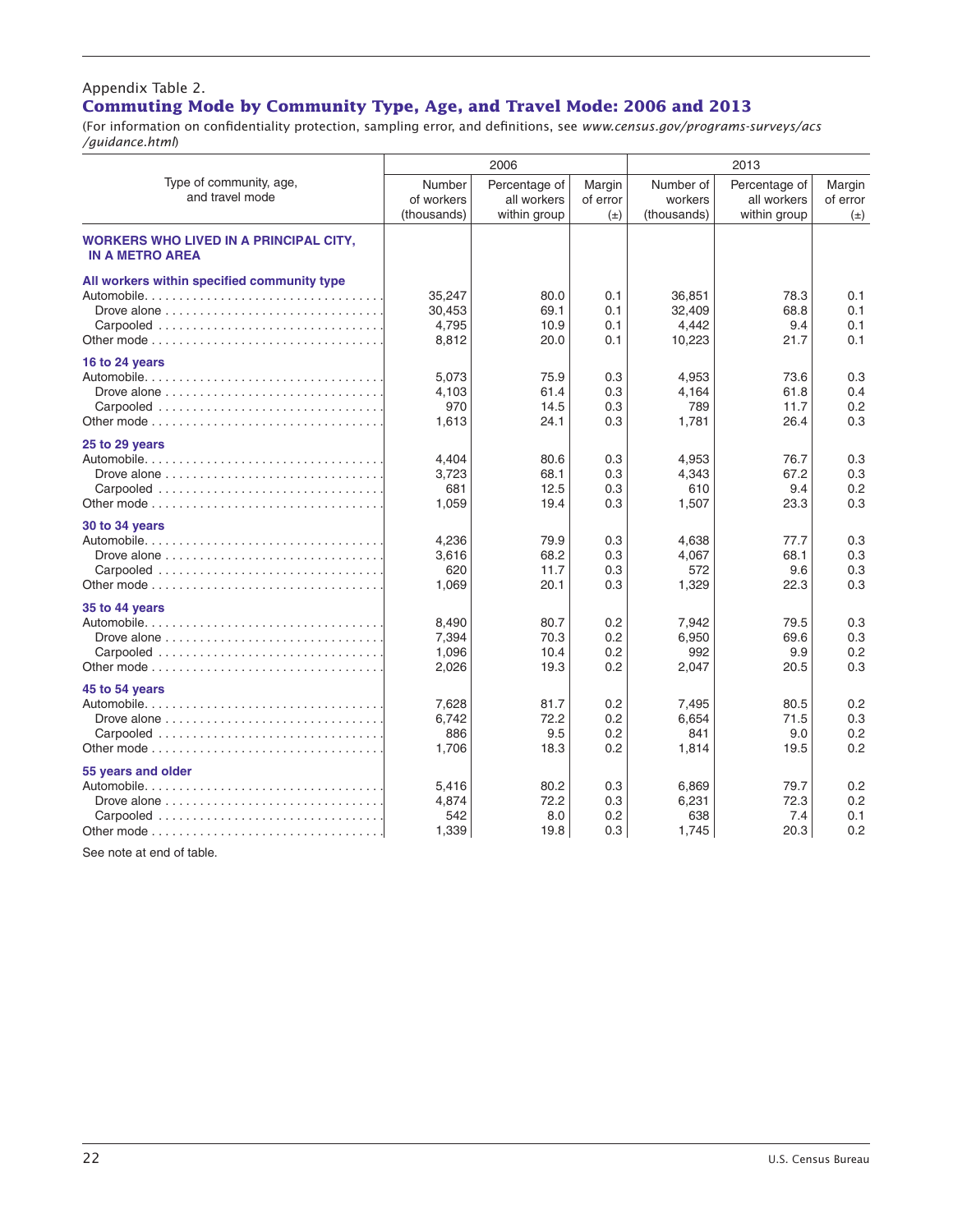#### Appendix Table 2. **Commuting Mode by Community Type, Age, and Travel Mode: 2006 and 2013**—Con.

(For information on confidentiality protection, sampling error, and definitions, see *www.census.gov/programs-surveys/acs /guidance.html*)

|                                                                                                                             |                                     | 2006                                         |                               |                                     | 2013                                         |                               |
|-----------------------------------------------------------------------------------------------------------------------------|-------------------------------------|----------------------------------------------|-------------------------------|-------------------------------------|----------------------------------------------|-------------------------------|
| Type of community, age,<br>and travel mode                                                                                  | Number<br>of workers<br>(thousands) | Percentage of<br>all workers<br>within group | Margin<br>of error<br>$(\pm)$ | Number of<br>workers<br>(thousands) | Percentage of<br>all workers<br>within group | Margin<br>of error<br>$(\pm)$ |
| <b>ALL OTHER WORKERS</b>                                                                                                    |                                     |                                              |                               |                                     |                                              |                               |
| All workers within specified community type<br>Drove alone $\ldots \ldots \ldots \ldots \ldots \ldots \ldots \ldots \ldots$ | 84,651<br>74,594<br>10,057<br>9,556 | 89.9<br>79.2<br>10.7<br>10.1                 | 0.1<br>0.1<br>0.1<br>0.1      | 85,813<br>76.869<br>8,945<br>10,076 | 89.5<br>80.2<br>9.3<br>10.5                  | 0.1<br>0.1<br>0.1<br>0.1      |
| 16 to 24 years<br>Drove alone $\ldots, \ldots, \ldots, \ldots, \ldots, \ldots, \ldots, \ldots, \ldots$<br>Carpooled         | 11,460<br>9,516<br>1,944<br>1,549   | 88.1<br>73.1<br>14.9<br>11.9                 | 0.1<br>0.2<br>0.2<br>0.1      | 10,490<br>8,979<br>1,511<br>1,514   | 87.4<br>74.8<br>12.6<br>12.6                 | 0.2<br>0.2<br>0.2<br>0.2      |
| 25 to 29 years<br>Carpooled                                                                                                 | 8.732<br>7,462<br>1,270<br>793      | 91.7<br>78.3<br>13.3<br>8.3                  | 0.1<br>0.3<br>0.2<br>0.1      | 8,327<br>7,344<br>984<br>836        | 90.9<br>80.1<br>10.7<br>9.1                  | 0.2<br>0.2<br>0.2<br>0.2      |
| 30 to 34 years                                                                                                              | 8,531<br>7,425<br>1.106<br>831      | 91.1<br>79.3<br>11.8<br>8.9                  | 0.2<br>0.2<br>0.2<br>0.2      | 8,796<br>7,763<br>1.033<br>890      | 90.8<br>80.1<br>10.7<br>9.2                  | 0.2<br>0.3<br>0.2<br>0.2      |
| 35 to 44 years                                                                                                              | 20,656<br>18,266<br>2,390<br>2,158  | 90.5<br>80.1<br>10.5<br>9.5                  | 0.1<br>0.1<br>0.1<br>0.1      | 18,549<br>16,556<br>1,993<br>1,988  | 90.3<br>80.6<br>9.7<br>9.7                   | 0.1<br>0.2<br>0.1<br>0.1      |
| 45 to 54 years<br>Drove alone $\ldots \ldots \ldots \ldots \ldots \ldots \ldots \ldots \ldots$<br>Carpooled                 | 20,788<br>18,707<br>2,080<br>2,209  | 90.4<br>81.3<br>9.0<br>9.6                   | 0.1<br>0.1<br>0.1<br>0.1      | 20,486<br>18,569<br>1,917<br>2,315  | 89.8<br>81.4<br>8.4<br>10.2                  | 0.1<br>0.1<br>0.1<br>0.1      |
| 55 years and older<br>Carpooled                                                                                             | 14,484<br>13,218<br>1,266<br>2,016  | 87.8<br>80.1<br>7.7<br>12.2                  | 0.1<br>0.2<br>0.1<br>0.1      | 19,165<br>17.658<br>1,507<br>2,533  | 88.3<br>81.4<br>6.9<br>11.7                  | 0.1<br>0.1<br>0.1<br>0.1      |

Note: Universe: workers 16 years and older. Data are based on a sample and are subject to sampling variability. A margin of error is a measure of an estimate's variability. The larger the margin of error in relation to size of the estimates, the less reliable the estimate. When added to and subtracted from the estimate, the margin of error forms the 90 percent confidence interval. Estimates in this table correspond to Figure 5.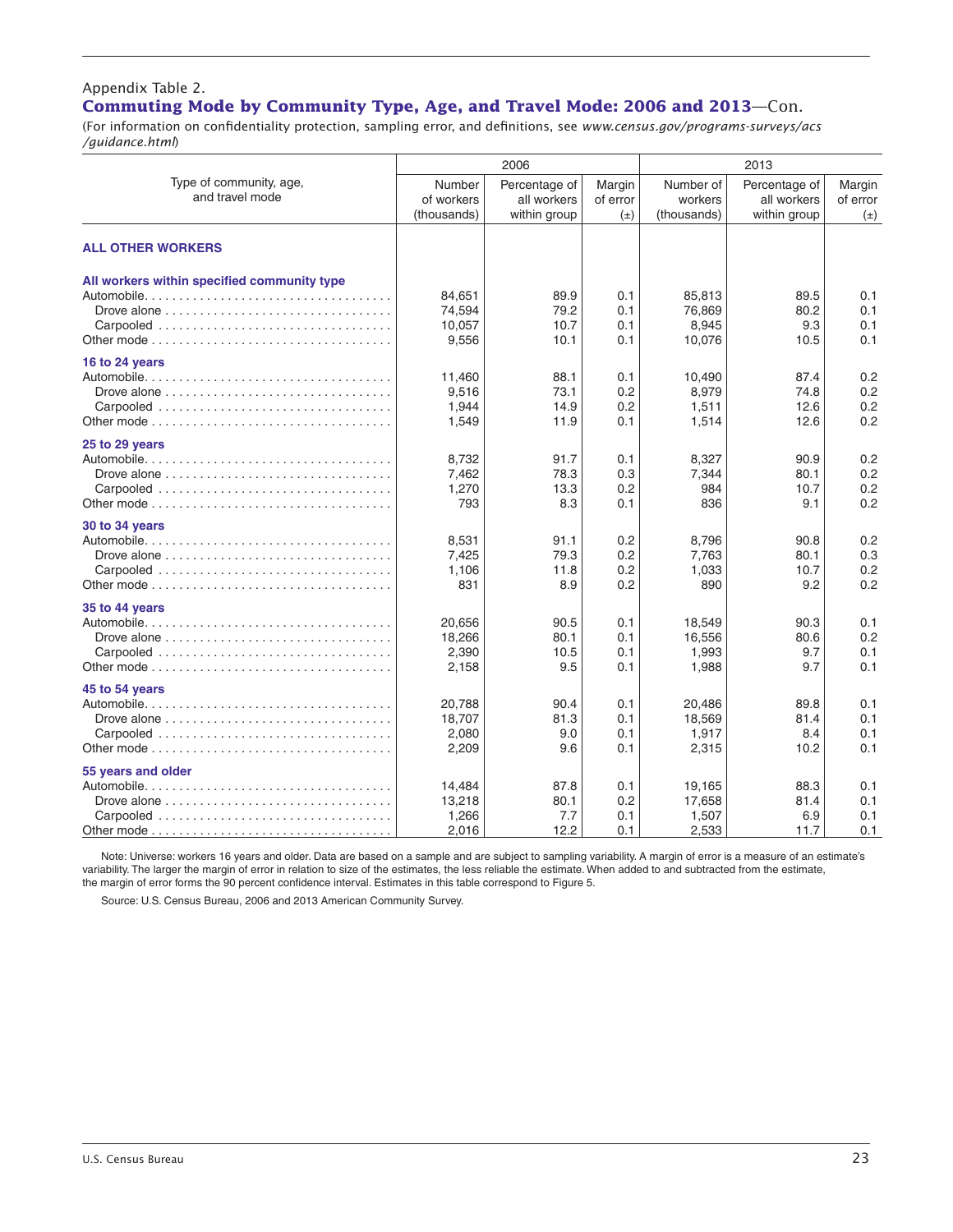#### Appendix Table 3.

#### **Automobile Commuting by Age and Travel Mode (2006 and 2013) in Ten Cities With the Most Public Transportation Activity: New York, Los Angeles, Chicago, Washington, DC, Boston, Philadelphia, San Francisco, Atlanta, Seattle, Baltimore1**

(For information on confidentiality protection, sampling error, and definitions, see *www.census.gov/acs/www/Downloads /data\_documentation/ Accuracy/ACS\_Accuracy\_of\_Data\_2013.pdf)*

|                                                                                                                        |                                             | 2006                                 |                               |                                             | 2013                                 |                               |
|------------------------------------------------------------------------------------------------------------------------|---------------------------------------------|--------------------------------------|-------------------------------|---------------------------------------------|--------------------------------------|-------------------------------|
| Age and travel mode                                                                                                    | Workers within<br>ten cities<br>(thousands) | Percent<br>within<br>ten cities      | Margin of<br>error $(\pm)$    | Workers within<br>ten cities<br>(thousands) | Percent<br>within<br>ten cities      | Margin of<br>error $(\pm)$    |
| <b>ALL WORKERS</b><br><b>WITHIN TEN SPECIFIED CITIES</b>                                                               |                                             |                                      |                               |                                             |                                      |                               |
| Automobile<br>Drove alone $\ldots \ldots \ldots \ldots \ldots \ldots \ldots$<br>Carpooled                              | 8,826<br>4,496<br>3,753<br>743<br>4,330     | 100.0<br>50.9<br>42.5<br>8.4<br>49.1 | z<br>0.3<br>0.3<br>0.2<br>0.3 | 9,481<br>4,533<br>3,870<br>662<br>4,949     | 100.0<br>47.8<br>40.8<br>7.0<br>52.2 | z<br>0.3<br>0.3<br>0.2<br>0.3 |
| <b>16 TO 24 YEARS</b><br>Drove alone $\ldots \ldots \ldots \ldots \ldots \ldots \ldots$<br>Carpooled                   | 1,065<br>451<br>350<br>101<br>614           | 100.0<br>42.4<br>32.9<br>9.5<br>57.6 | Z<br>0.9<br>0.8<br>0.5<br>0.9 | 1,032<br>397<br>325<br>73<br>635            | 100.0<br>38.5<br>31.4<br>7.0<br>61.5 | z<br>0.8<br>0.8<br>0.5<br>0.8 |
| <b>25 TO 29 YEARS</b><br>Automobile<br>Carpooled                                                                       | 1.078<br>529<br>433<br>96<br>549            | 100.0<br>49.1<br>40.2<br>8.9<br>50.9 | z<br>0.8<br>0.8<br>0.5<br>0.8 | 1,454<br>618<br>531<br>87<br>836            | 100.0<br>42.5<br>36.5<br>6.0<br>57.5 | z<br>0.7<br>0.7<br>0.3<br>0.7 |
| <b>30 TO 34 YEARS</b><br>Automobile<br>Carpooled                                                                       | 1,197<br>593<br>497<br>96<br>604            | 100.0<br>49.6<br>41.5<br>8.0<br>50.4 | z<br>0.7<br>0.7<br>0.5<br>0.7 | 1,356<br>619<br>537<br>82<br>736            | 100.0<br>45.7<br>39.6<br>6.1<br>54.3 | z<br>0.9<br>0.8<br>0.4<br>0.9 |
| <b>35 TO 44 YEARS</b><br>Automobile<br>Carpooled                                                                       | 2,298<br>1,213<br>1,030<br>183<br>1,085     | 100.0<br>52.8<br>44.8<br>8.0<br>47.2 | Z<br>0.6<br>0.6<br>0.3<br>0.6 | 2,136<br>1,078<br>920<br>158<br>1,057       | 100.0<br>50.5<br>43.1<br>7.4<br>49.5 | z<br>0.6<br>0.6<br>0.3<br>0.6 |
| <b>45 TO 54 YEARS</b><br>Total                                                                                         | 1,850<br>1.000<br>842<br>159<br>850         | 100.0<br>54.1<br>45.5<br>8.6<br>45.9 | z<br>0.6<br>0.7<br>0.4<br>0.6 | 1,847<br>965<br>821<br>143<br>883           | 100.0<br>52.2<br>44.5<br>7.8<br>47.8 | z<br>0.6<br>0.5<br>0.3<br>0.6 |
| <b>55 YEARS AND OLDER</b><br>Automobile<br>Drove alone $\ldots \ldots \ldots \ldots \ldots \ldots \ldots$<br>Carpooled | 1,337<br>709<br>601<br>108<br>628           | 100.0<br>53.0<br>45.0<br>8.1<br>47.0 | z<br>0.7<br>0.7<br>0.4<br>0.7 | 1,656<br>855<br>736<br>119<br>801           | 100.0<br>51.6<br>44.4<br>7.2<br>48.4 | z<br>0.5<br>0.5<br>0.3<br>0.5 |

Z Rounds to zero.

1 Level of public transportation activity is based on passenger trips and passenger miles associated with the area's transit agency in 2013. Cities include: New York, Los Angeles, Chicago, Washington, DC, Boston, Philadelphia, San Francisco, Atlanta, Seattle, Baltimore. See APTA 2014 Public Transportation Fact Book at <www.apta.com/resources/statistics>.

Note: Universe: workers 16 years and older. Data are based on a sample and are subject to sampling variability. A margin of error is a measure of an estimate's variability. The larger the margin of error in relation to size of the estimates, the less reliable the estimate. When added to and subtracted from the estimate, the margin of error forms the 90 percent confidence interval. Estimates in this table correspond to Figure 6.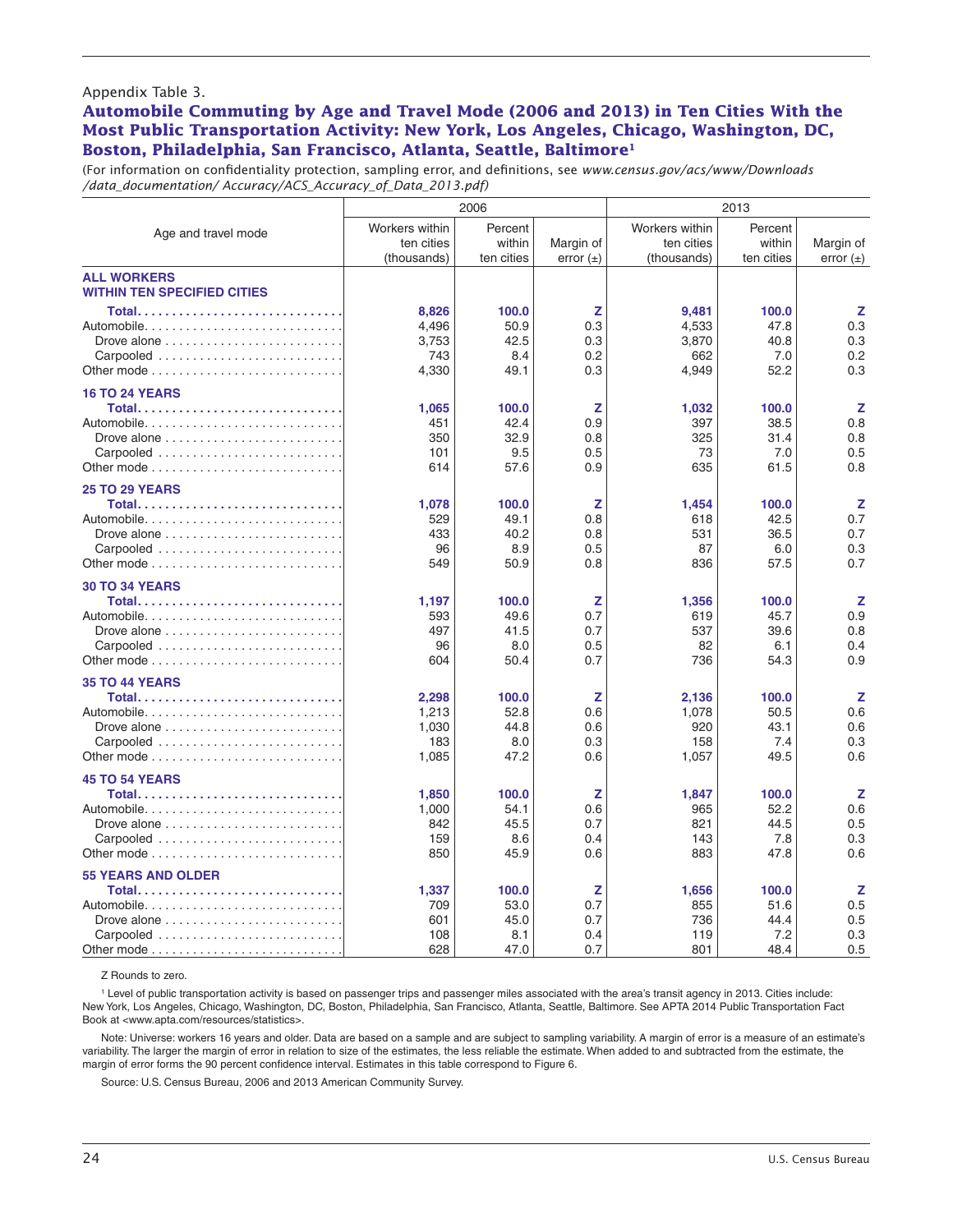#### Appendix Table 4. **Commuting by Automobile by Foreign-Born Status and Travel Mode: 2006 and 2013**

(For information on confidentiality protection, sampling error, and definitions, see *www.census.gov/programs-surveys/acs /guidance.html*)

|                             |             | 2006       |               |             | 2013       |               |
|-----------------------------|-------------|------------|---------------|-------------|------------|---------------|
| Nativity status             | Total       |            |               | Total       |            |               |
| and travel mode             | workers     | Percentage | Margin of     | workers     | Percentage | Margin of     |
|                             | (thousands) | of workers | error $(\pm)$ | (thousands) | of workers | error $(\pm)$ |
| <b>FOREIGN-BORN WORKERS</b> |             |            |               |             |            |               |
| Total                       | 21,589      | 100.0      |               | 23,695      | 100.0      |               |
| Automobile                  | 17.299      | 80.1       | 0.2           | 18,900      | 79.8       | 0.1           |
|                             | 13,565      | 62.8       | 0.2           | 15,488      | 65.4       | 0.2           |
|                             | 3.734       | 17.3       | 0.2           | 3.412       | 14.4       | 0.1           |
|                             | 4.290       | 19.9       | 0.2           | 4.796       | 20.2       | 0.1           |
| <b>NATIVE-BORN WORKERS</b>  |             |            |               |             |            |               |
| Total                       | 116,677     | 100.0      |               | 119,267     | 100.0      |               |
|                             | 102.599     | 87.9       |               | 103.765     | 87.0       |               |
|                             | 91.481      | 78.4       | 0.1           | 93.790      | 78.6       | 0.1           |
| Carpooled                   | 11,118      | 9.5        | 0.1           | 9,975       | 8.4        | 0.1           |
|                             | 14.078      | 12.1       | 0.0           | 15.502      | 13.0       | Z             |

Z Rounds to zero.

Note: Universe: workers 16 years and older. Data are based on a sample and are subject to sampling variability. A margin of error is a measure of an estimate's variability. The larger the margin of error in relation to the size of the estimates, the less reliable the estimate. When added to and subtracted from the estimate, the margin of error forms the 90 percent confidence interval. This table corresponds to Figure 8.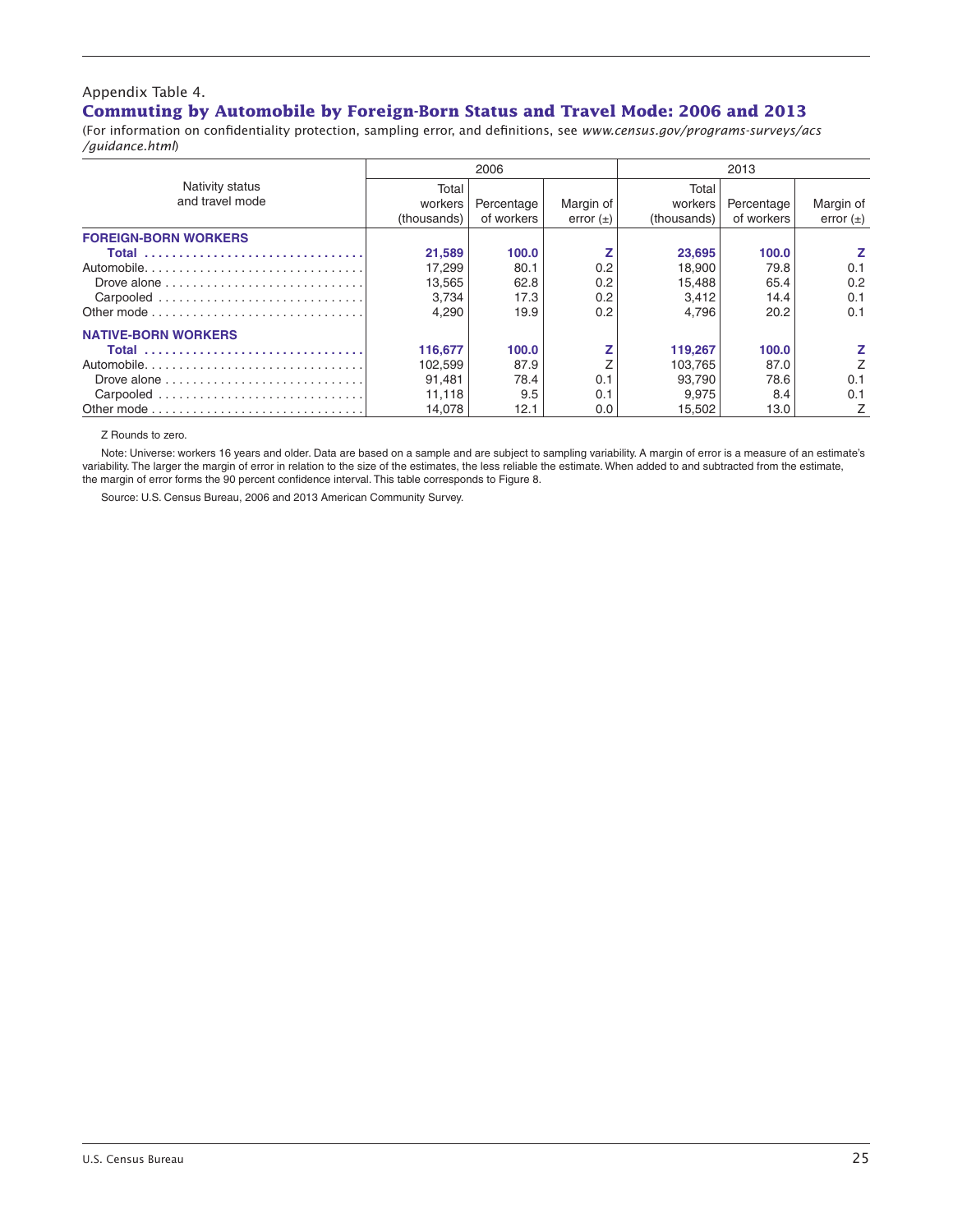#### Appendix Table 5. **Commuting by Automobile by Foreign-Born Status, Years Living in** the United States, Community Type, and Travel Mode: 2013

(For information on confidentiality protection, sampling error, and definitions, see *www.census.gov/programs-surveys/acs /guidance.html*)

| Nativity, years living in United States,<br>community type, and travel mode | <b>Total workers</b><br>(thousands) | Percentage of<br>workers | Margin<br>of error $(\pm)$ |
|-----------------------------------------------------------------------------|-------------------------------------|--------------------------|----------------------------|
| <b>ALL NATIVE-BORN WORKERS</b>                                              |                                     |                          |                            |
| Lived in principal city, in metro area                                      | 26,061<br>2,970                     | 71.9<br>8.2              | 0.1<br>0.1                 |
| Lived outside principal city, in metro area                                 | 53,057<br>5,226                     | 81.8<br>8.1              | 0.1<br>0.1                 |
| Lived outside any metro area                                                | 14,671<br>1,779                     | 80.9<br>9.8              | 0.2<br>0.1                 |
| <b>ALL FOREIGN-BORN WORKERS</b>                                             |                                     |                          |                            |
| Lived in principal city in metro area                                       | 6,347<br>1,473                      | 58.6<br>13.6             | 0.3<br>0.2                 |
| Lived outside principal city in metro area                                  | 8,529<br>1,748                      | 71.4<br>14.6             | 0.3<br>0.2                 |
| Lived outside any metro area                                                | 612<br>192                          | 66.3<br>20.8             | 0.9<br>0.8                 |
| <b>FOREIGN-BORN WORKERS: YEARS IN UNITED STATES</b>                         |                                     |                          |                            |
| <b>UP TO 3 YEARS</b><br>Lived in principal city in metro area               | 352<br>133                          | 42.1<br>15.9             | 1.1<br>0.8                 |
| Lived outside principal city, in metro area                                 | 354<br>137                          | 54.3<br>21.0             | 1.4<br>1.1                 |
| Lived outside any metro area                                                | 32<br>20                            | 44.2<br>26.9             | 3.0<br>3.2                 |
| <b>4 TO 6 YEARS</b><br>Lived in principal city, in metro area               | 407                                 | 49.8                     | 1.2                        |
| Lived outside principal city, in metro area                                 | 125<br>430                          | 15.3<br>61.8             | 0.9<br>1.1                 |
| Lived outside any metro area                                                | 130                                 | 18.7                     | 1.0                        |
|                                                                             | 39<br>14                            | 62.4<br>22.3             | 3.1<br>3.0                 |
| <b>7 TO 9 YEARS</b>                                                         |                                     |                          |                            |
| Lived in principal city, in metro area                                      | 511<br>160                          | 52.6<br>16.5             | 1.1<br>0.9                 |
| Lived outside principal city, in metro area                                 | 617<br>182                          | 64.4<br>19.0             | 1.1<br>0.8                 |
| Lived outside any metro area                                                | 51<br>20                            | 62.5<br>25.3             | 3.1<br>2.6                 |

See note at end of table.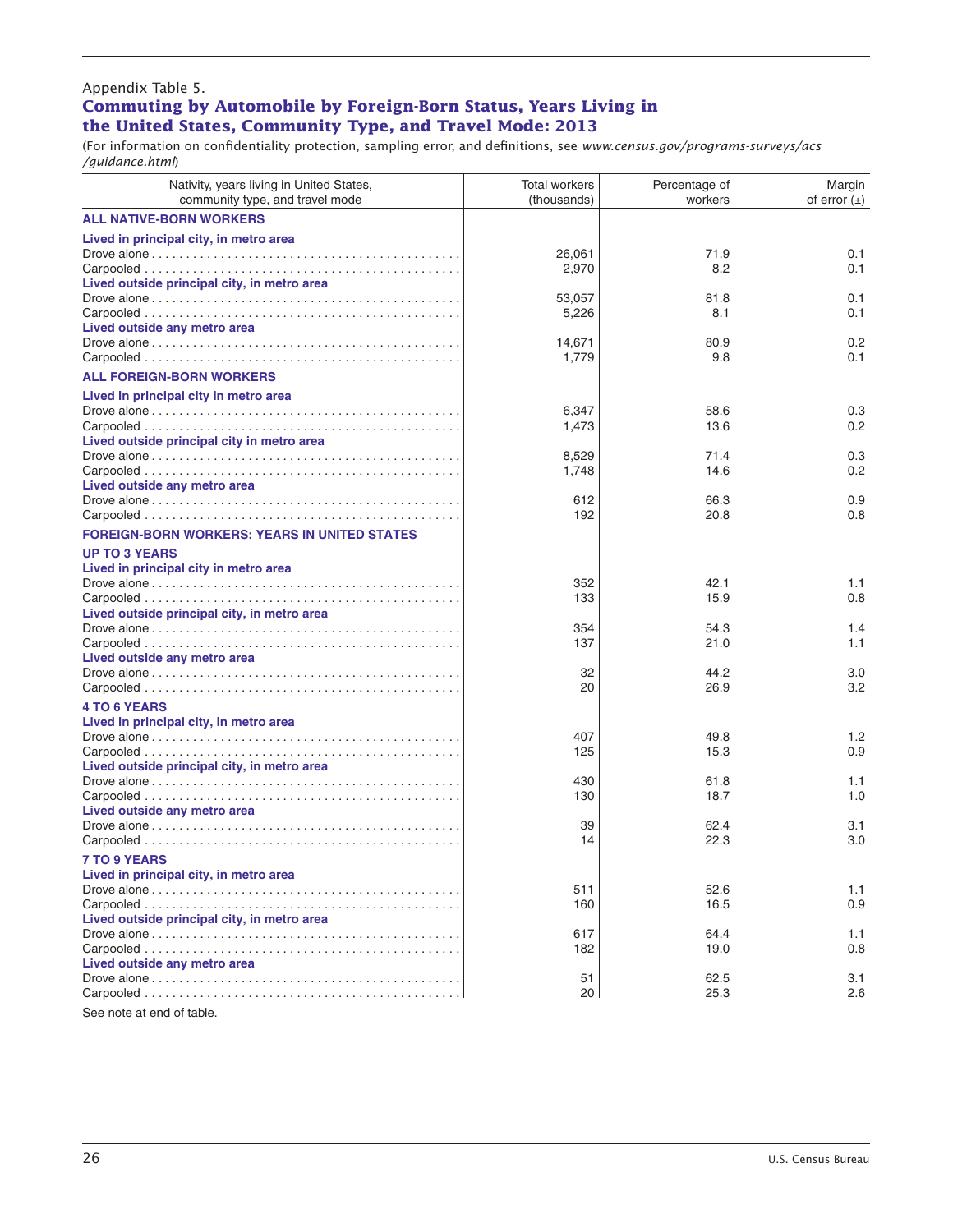#### Appendix Table 5. **Commuting by Automobile by Foreign-Born Status, Years Living in the United States, Community Type, and Travel Mode: 2013**—Con.

(For information on confidentiality protection, sampling error, and definitions, see *www.census.gov/programs-surveys/acs /guidance.html*)

| Nativity, years living in United States,                  | <b>Total workers</b> | Percentage of | Margin           |
|-----------------------------------------------------------|----------------------|---------------|------------------|
| community type, and travel mode                           | (thousands)          | workers       | of error $(\pm)$ |
| <b>FOREIGN BORN WORKERS: YEARS IN UNITED STATES--Con.</b> |                      |               |                  |
| <b>10 TO 15 YEARS</b>                                     |                      |               |                  |
| Lived in principal city, in metro area                    |                      |               |                  |
|                                                           | 1.390                | 58.6          | 0.6              |
|                                                           | 350                  | 14.8          | 0.4              |
| Lived outside principal city, in metro area               |                      |               |                  |
|                                                           | 1,830                | 69.9          | 0.5              |
|                                                           | 425                  | 16.2          | 0.5              |
| Lived outside any metro area                              |                      |               |                  |
|                                                           | 134                  | 64.0          | 2.0              |
|                                                           | 50                   | 23.9          | 1.9              |
| <b>16 YEARS OR MORE</b>                                   |                      |               |                  |
| Lived in principal city, in metro area                    |                      |               |                  |
|                                                           | 3,687                | 63.1          | 0.4              |
|                                                           | 704                  | 12.1          | 0.3              |
| Lived outside principal city, in metro area               |                      |               |                  |
|                                                           | 5,297                | 75.5          | 0.3              |
|                                                           | 874                  | 12.5          | 0.2              |
| Lived outside any metro area                              |                      |               |                  |
|                                                           | 355                  | 71.6          | 1.2              |
|                                                           | 87                   | 17.6          | 1.1              |

Note: Universe: workers 16 years and older. Data are based on a sample and are subject to sampling variability. A margin of error is a measure of an estimate's variability. The larger the margin of error in relation to the size of the estimates, the less reliable the estimate. When added to and subtracted from the estimate, the margin of error forms the 90 percent confidence interval. This table corresponds to Figures 9 and 10.